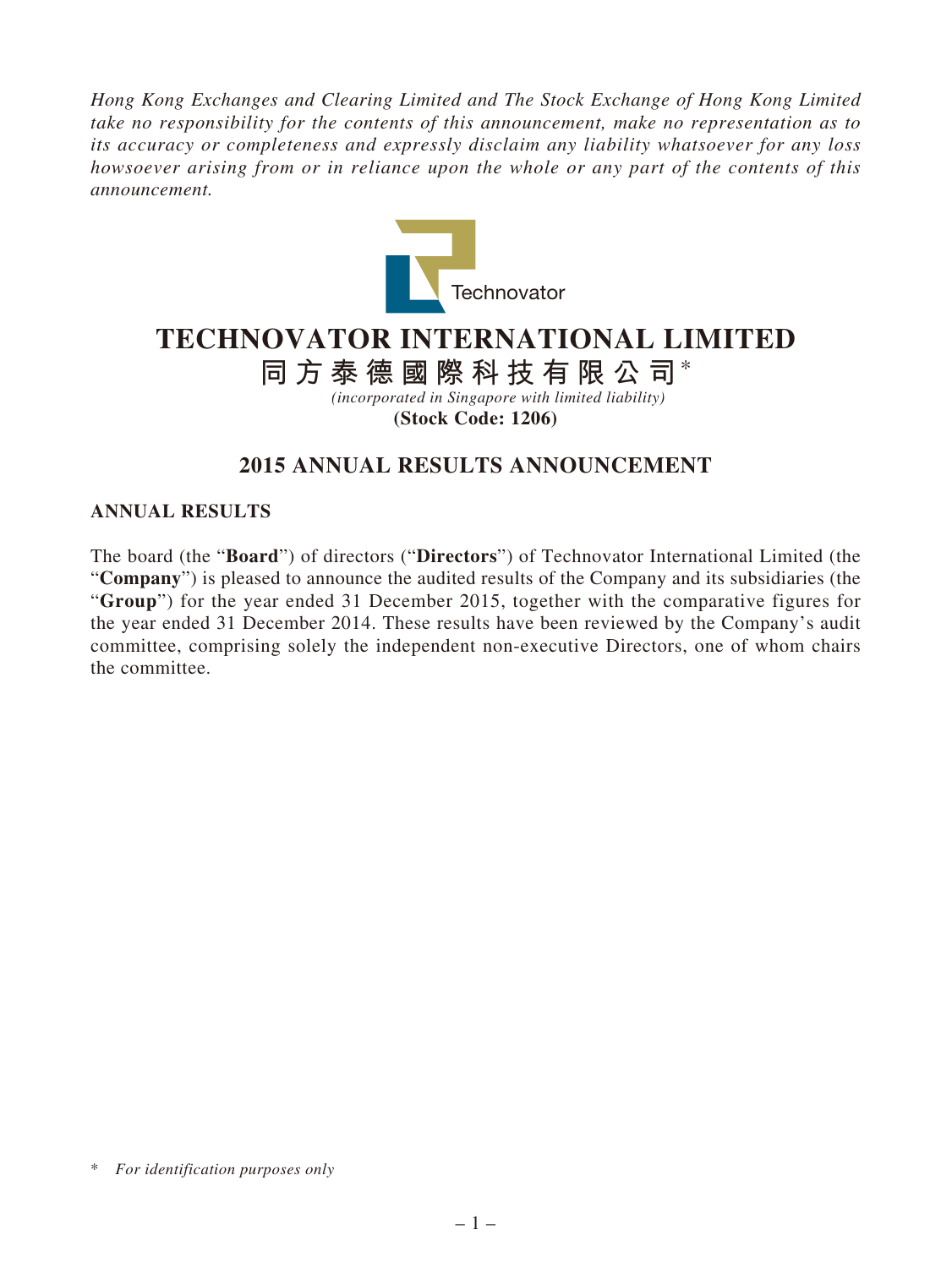# **CONSOLIDATED INCOME STATEMENT**

*For the year ended 31 December 2015 (Expressed in Renminbi ("RMB"))*

|                                                 | <b>Note</b> | 2015<br><b>RMB'000</b> | 2014<br><b>RMB'000</b><br>(Restated) |
|-------------------------------------------------|-------------|------------------------|--------------------------------------|
| <b>Continuing operations</b><br>Revenue         | 2, 3        | 1,692,624              | 1,394,346                            |
| Cost of sales                                   |             | (1,297,085)            | (1,023,120)                          |
| <b>Gross profit</b>                             |             | 395,539                | 371,226                              |
| Other revenue                                   |             | 58,475                 | 24,675                               |
| Other net gain                                  |             | 1,888                  | 1,291                                |
| Selling and distribution costs                  |             | (70, 269)              | (67,960)                             |
| Administrative and other operating expenses     |             | (144, 193)             | (109,003)                            |
| <b>Profit from operations</b>                   |             | 241,440                | 220,229                              |
| Finance costs                                   | 4(a)        | (34,794)               | (22, 349)                            |
| <b>Profit before taxation</b>                   |             | 206,646                | 197,880                              |
| Income tax                                      | 5(a)        | (21, 351)              | (41, 803)                            |
| Profit for the year from continuing operations  |             | 185,295                | 156,077                              |
| <b>Discontinued operation</b>                   |             |                        |                                      |
| Profit for the year from discontinued operation | 6           | 599,318                | 40,967                               |
| Profit for the year                             |             | 784,613                | 197,044                              |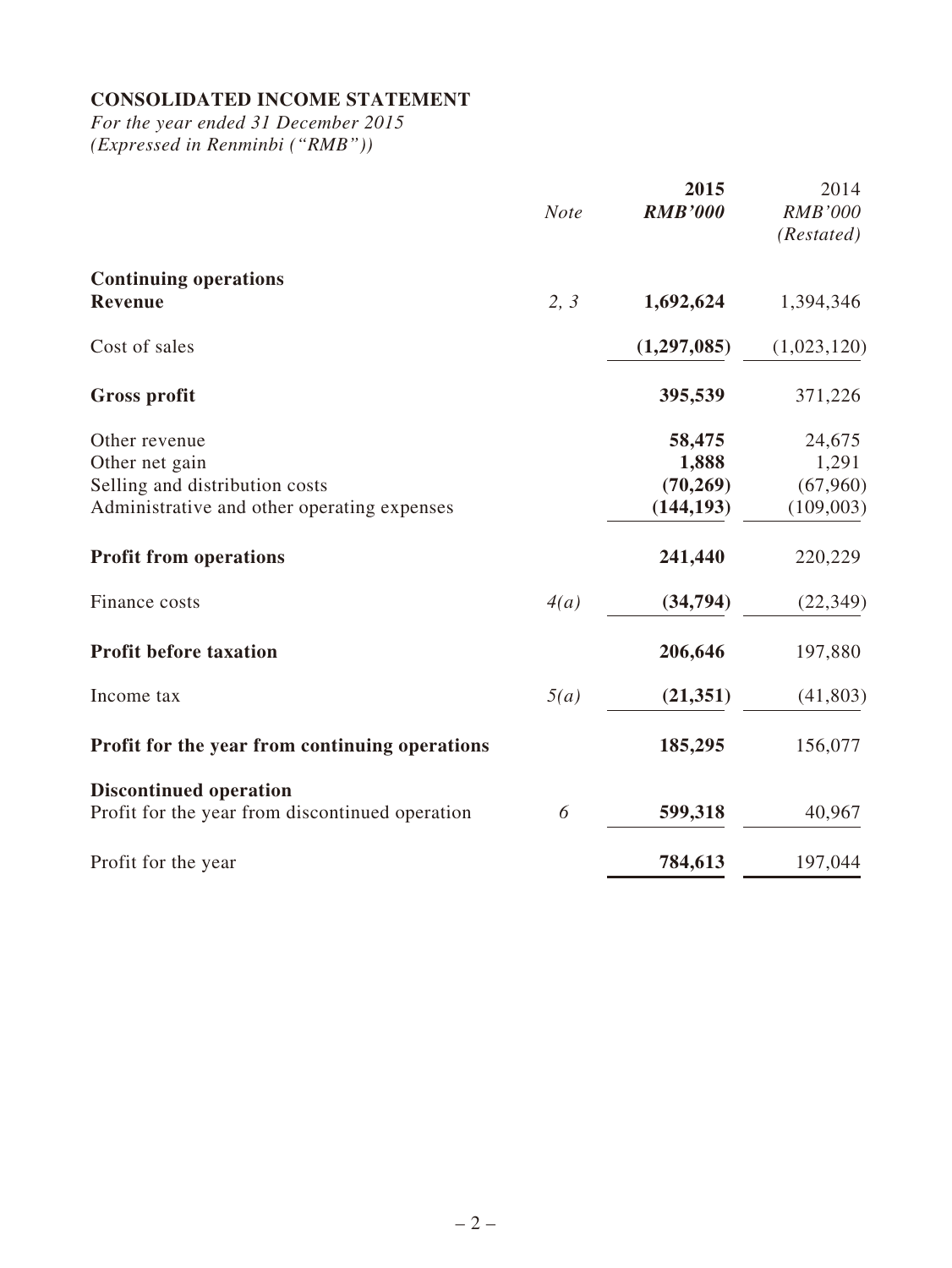# **CONSOLIDATED INCOME STATEMENT** *(Continued)*

*For the year ended 31 December 2015 (Expressed in Renminbi ("RMB"))*

|                                                                                        | <b>Note</b> | 2015<br><b>RMB'000</b> | 2014<br><b>RMB'000</b><br>(Restated) |
|----------------------------------------------------------------------------------------|-------------|------------------------|--------------------------------------|
| <b>Profit attributable to:</b>                                                         |             |                        |                                      |
|                                                                                        |             |                        |                                      |
| Equity shareholders of the Company<br>- Profit for the year from continuing operations |             | 184,104                | 156,809                              |
| - Profit for the year from discontinued operation                                      |             | 594,815                | 27,701                               |
|                                                                                        |             | 778,919                | 184,510                              |
| Non-controlling interests                                                              |             |                        |                                      |
| - Profit for the year from continuing operations                                       |             | 1,191                  | (732)                                |
| - Profit for the year from discontinued operation                                      |             | 4,503                  | 13,266                               |
|                                                                                        |             | 5,694                  | 12,534                               |
| Profit for the year                                                                    |             | 784,613                | 197,044                              |
| <b>Earnings per share</b>                                                              | 7           |                        |                                      |
| For continuing and discontinued operations                                             |             |                        |                                      |
| $-$ Basic (RMB)                                                                        |             | 1.0680                 | 0.2959                               |
| - Diluted (RMB)                                                                        |             | 1.0092                 | 0.2677                               |
| For continuing operations                                                              |             |                        |                                      |
| $-$ Basic (RMB)                                                                        |             | 0.2524                 | 0.2515                               |
| - Diluted (RMB)                                                                        |             | 0.2385                 | 0.2371                               |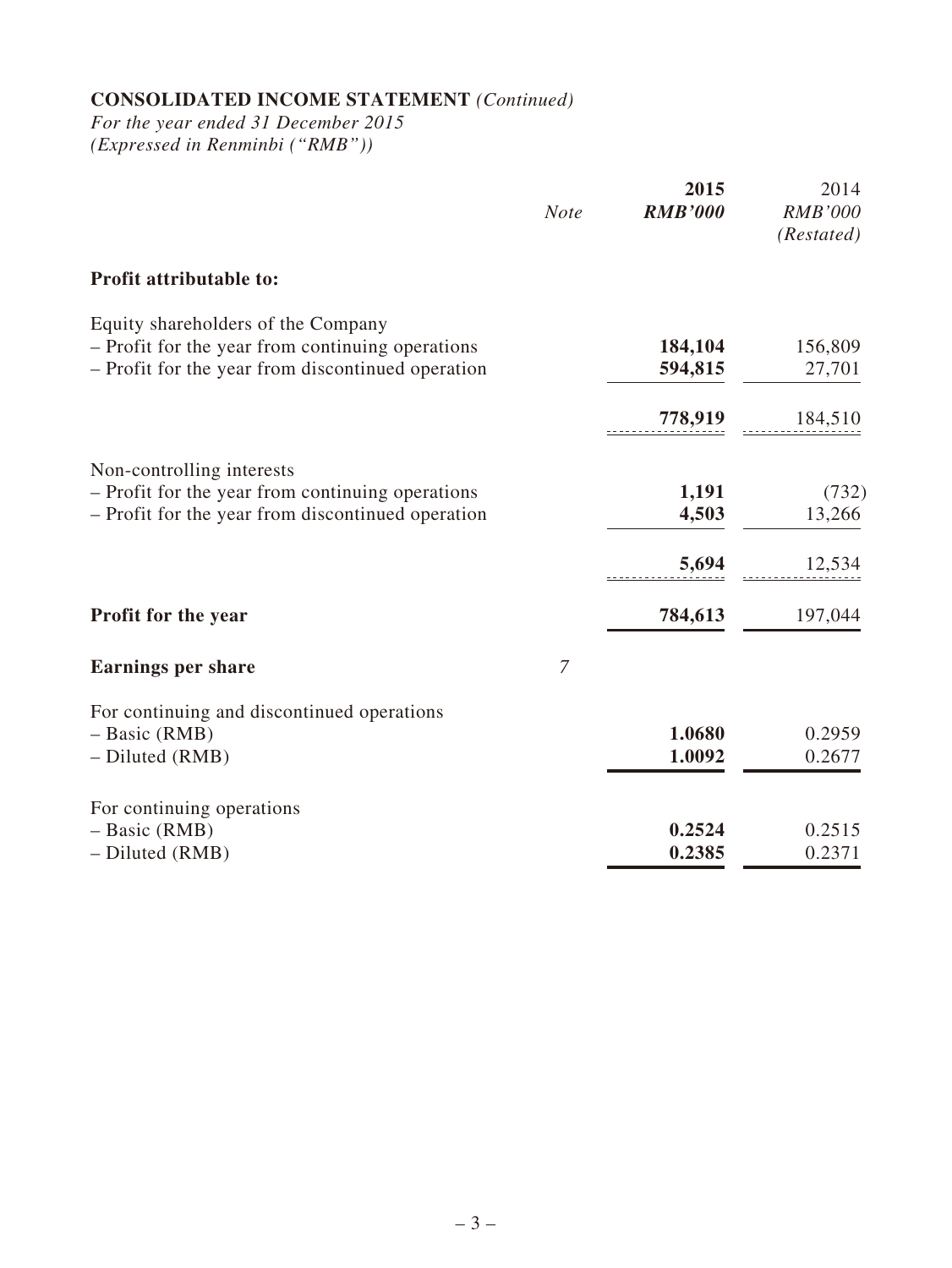# **CONSOLIDATED STATEMENT OF FINANCIAL POSITION**

*At 31 December 2015*

*(Expressed in Renminbi ("RMB"))*

|                                                     |             | 31 December<br>2015 | 31 December<br>2014 | 1 January<br>2014 |
|-----------------------------------------------------|-------------|---------------------|---------------------|-------------------|
|                                                     | <b>Note</b> | <b>RMB'000</b>      | <b>RMB'000</b>      | <b>RMB'000</b>    |
|                                                     |             |                     | (Restated)          | (Restated)        |
| <b>Non-current assets</b>                           |             |                     |                     |                   |
| Property, plant and equipment                       |             | 266,944             | 342,147             | 352,962           |
| Lease prepayment                                    |             | 3,068               | 3,178               | 3,289             |
| Intangible assets                                   |             | 256,442             | 261,927             | 209,064           |
| Goodwill                                            |             |                     | 85,451              | 94,796            |
| Other financial assets                              |             | 241,881             | 283,870             | 161,406           |
| Deferred tax assets                                 |             | 9,782               | 5,672               | 7,703             |
|                                                     |             | 778,117             | 982,245             | 829,220           |
| <b>Current assets</b>                               |             |                     |                     |                   |
| Trading securities                                  |             | 6,211               | 12,218              | 11,113            |
| Inventories                                         |             | 283,762             | 186,000             | 191,846           |
| Trade and other receivables                         | 8           | 1,212,817           | 926,583             | 630,706           |
| Gross amounts due from customers for                |             |                     |                     |                   |
| contract work                                       |             | 422,613             | 354,459             | 311,590           |
| Cash and cash equivalents                           |             | 1,261,853           | 454,698             | 421,977           |
|                                                     |             | 3,187,256           | 1,933,958           | 1,567,232         |
| <b>Current liabilities</b>                          |             |                     |                     |                   |
| Trade and other payables                            | 9           | 1,459,534           | 855,875             | 805,993           |
| Gross amounts due to customers for<br>contract work |             | 1,457               | 4,478               | 310               |
| Loans and borrowings                                |             | 276,702             | 390,049             | 204,816           |
| Obligations under finance leases                    |             | 167                 | 182                 | 184               |
| Income tax payable                                  |             | 17,115              | 18,093              | 10,735            |
|                                                     |             | 1,754,975           | 1,268,677           | 1,022,038         |
|                                                     |             |                     |                     |                   |
| <b>Net current assets</b>                           |             | 1,432,281           | 665,281             | 545,194           |
| <b>Total assets less current liabilities</b>        |             | 2,210,398           | 1,647,526           | 1,374,414         |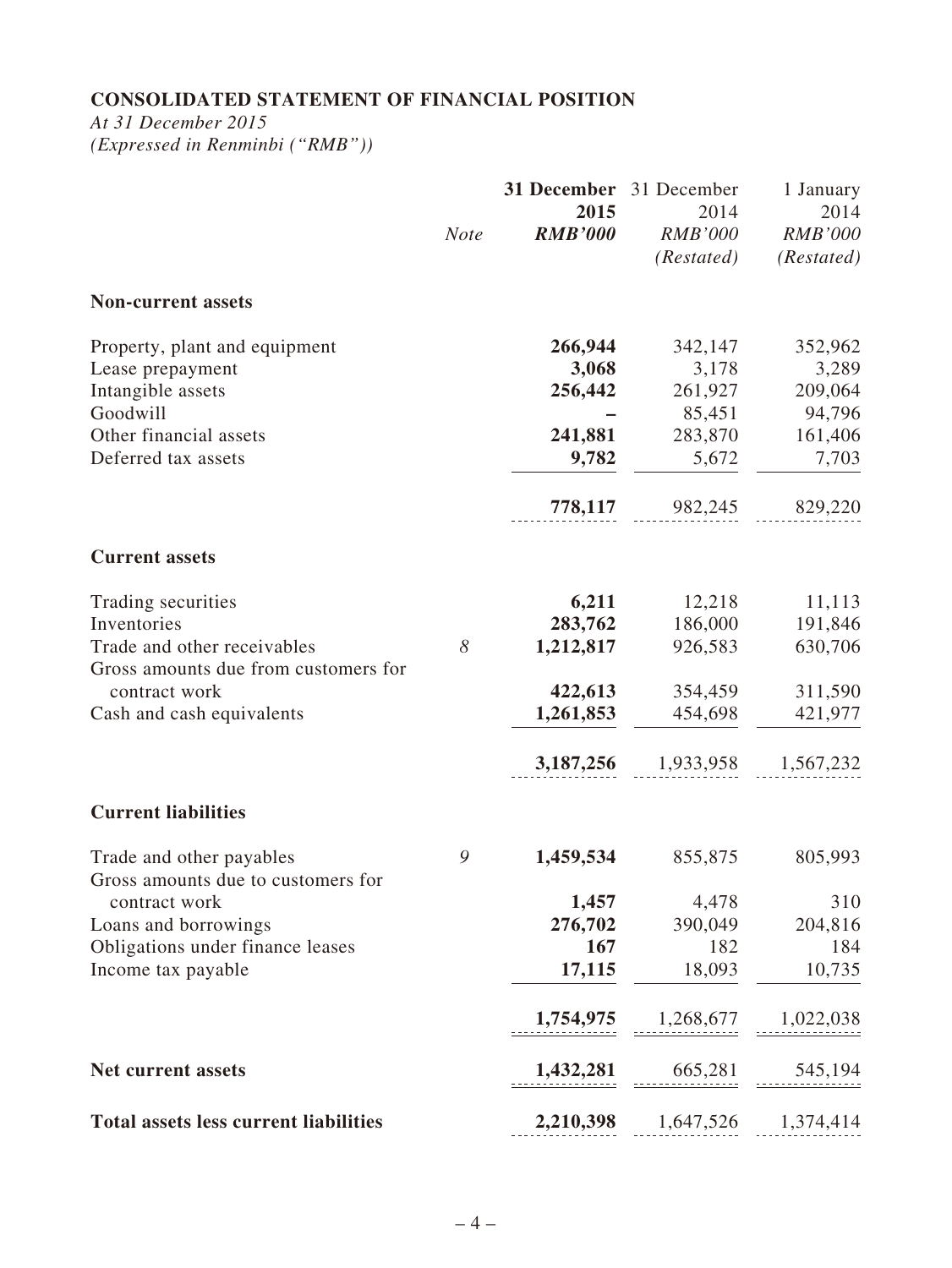# **CONSOLIDATED STATEMENT OF FINANCIAL POSITION** *(Continued)*

*At 31 December 2015*

*(Expressed in Renminbi ("RMB"))*

|                                                                    | <b>Note</b> | 31 December<br>2015<br><b>RMB'000</b> | 31 December<br>2014<br><b>RMB'000</b><br>(Restated) | 1 January<br>2014<br><b>RMB'000</b><br>(Restated) |
|--------------------------------------------------------------------|-------------|---------------------------------------|-----------------------------------------------------|---------------------------------------------------|
| <b>Non-current liabilities</b>                                     |             |                                       |                                                     |                                                   |
| Loans and borrowings                                               |             | 168,699                               | 235,310                                             | 211,603                                           |
| Obligations under finance leases                                   |             | 335                                   | 511                                                 | 693                                               |
| Deferred tax liabilities                                           |             | 6,995                                 | 18,830                                              | 11,974                                            |
| Deferred income                                                    |             | 27,573                                | 4,770                                               |                                                   |
| Other non-current liabilities                                      |             |                                       | 207,547                                             | 216,725                                           |
|                                                                    |             | 203,602                               | 466,968                                             | 440,995                                           |
| <b>NET ASSETS</b>                                                  |             | 2,006,796                             | 1,180,558                                           | 933,419                                           |
| <b>CAPITAL AND RESERVES</b>                                        |             |                                       |                                                     |                                                   |
| Share capital                                                      | 10          | 1,246,989                             | 629,544                                             | 259,412                                           |
| Reserves                                                           |             | 751,721                               | 521,098                                             | 643,848                                           |
| Total equity attributable to equity<br>shareholders of the Company |             | 1,998,710                             | 1,150,642                                           | 903,260                                           |
| <b>Non-controlling interests</b>                                   |             | 8,086                                 | 29,916                                              | 30,159                                            |
| <b>TOTAL EQUITY</b>                                                |             | 2,006,796                             | 1,180,558                                           | 933,419                                           |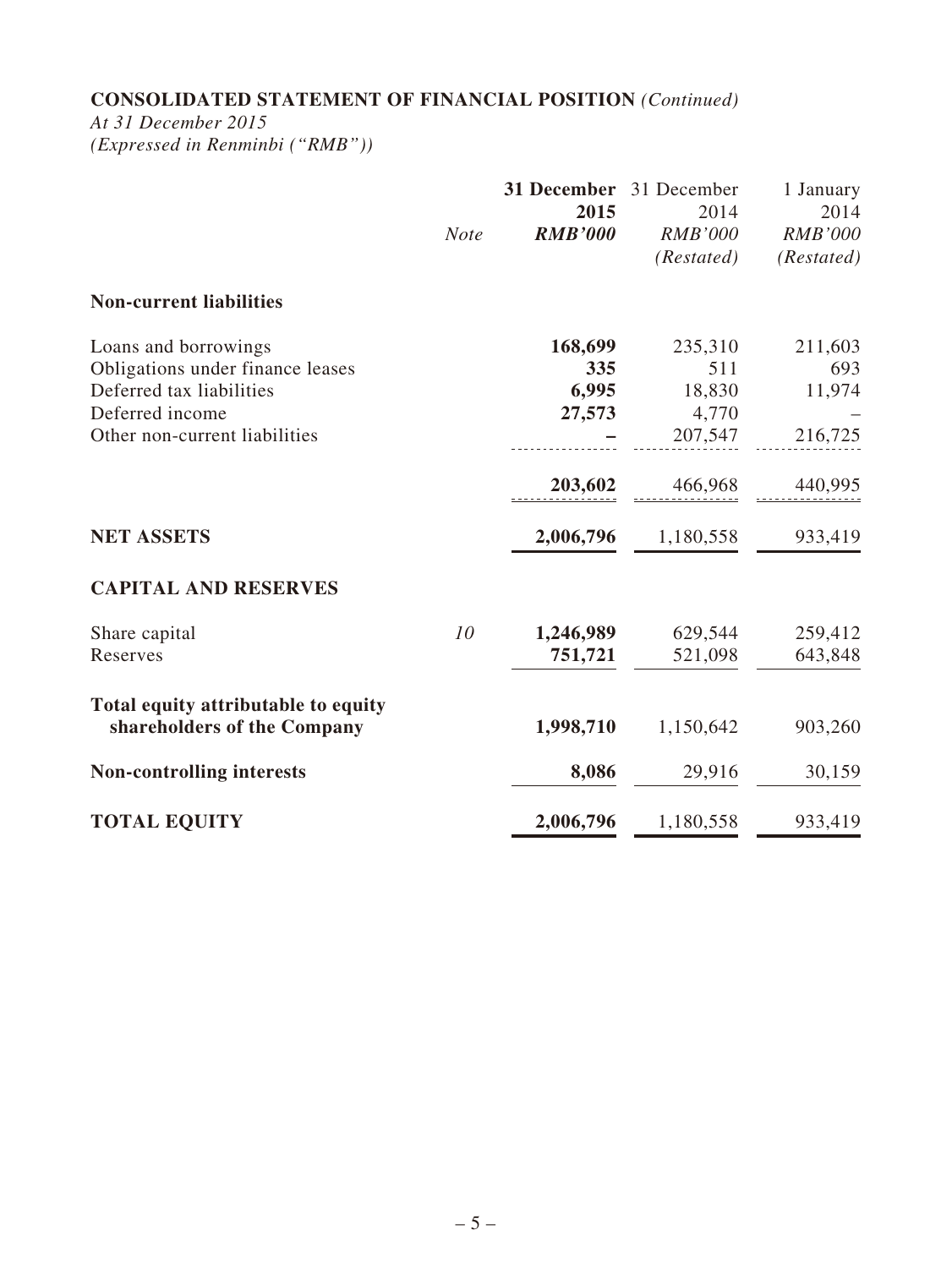## **NOTES TO THE FINANCIAL STATEMENTS**

*For the year ended 31 December 2015 (Expressed in RMB unless otherwise indicated)*

#### **1 SIGNIFICANT ACCOUNTING POLICIES**

#### **(a) Basis of preparation of the financial statements**

This announcement does not comprise the consolidated financial statements for the year ended 31 December 2015 but the information herein has been extracted from the audited consolidated financial statements of the Group for the year ended 31 December 2015.

The consolidated financial statements for the year ended 31 December 2015 comprise the Company and its subsidiaries.

During 2015, Tongfang Technovator Int (Beijing) Co., Ltd ("Technovator Beijing", a whollyowned subsidiary of the Company) and Tongfang Energy Saving Engineering Technology Co., Ltd. ("Tongfang Energy Saving", an indirect wholly-owned subsidiary of the Company) acquired certain businesses in relation to providing intelligence integrated solutions which center around supervision and control systems in the fields of intelligent rail transit, intelligent building and intelligent urban heating network (the "Target Businesses", in each case, together with the assets and liabilities associated with such businesses) from THTF. As the Company and the Target Businesses are under common control of Tsinghua Tongfang Co., Ltd, consequently, the acquisition of Target Businesses are accounted for using merger accounting as prescribed in Hong Kong Accounting Guideline 5, Merger Accounting for Common Control Combinations ("AG 5") issued by the HKICPA. The comparative amounts in the consolidated financial statements have been restated. The details are disclosed in note 11.

#### **(b) Changes in presentation currency**

Following the disposal of Distech Controls Inc. during the year (the details are disclosed in note 6), majority of the Group's business are carried out in the PRC. Therefore, the Company determined to change its presentation currency from US\$ to RMB, which is the functional currency of the Group entities in the PRC. The consolidated financial statements for the year ended 31 December 2014 with an additional statement of financial position as at 1 January 2014 have been re-translated into RMB from US\$. All financial information presented in RMB has been rounded to the nearest thousand except for earnings per share.

#### **(c) Changes in accounting policies**

The HKICPA has issued the following amendments to HKFRSs that are first effective for the current accounting period of the Group:

- *Annual Improvements to HKFRSs 2010-2012 Cycle*
- *Annual Improvements to HKFRSs 2011-2013 Cycle*

The Group has not applied any new standard or interpretation that is not yet effective for the current accounting period. Impacts of the adoption of the amended HKFRSs are discussed below: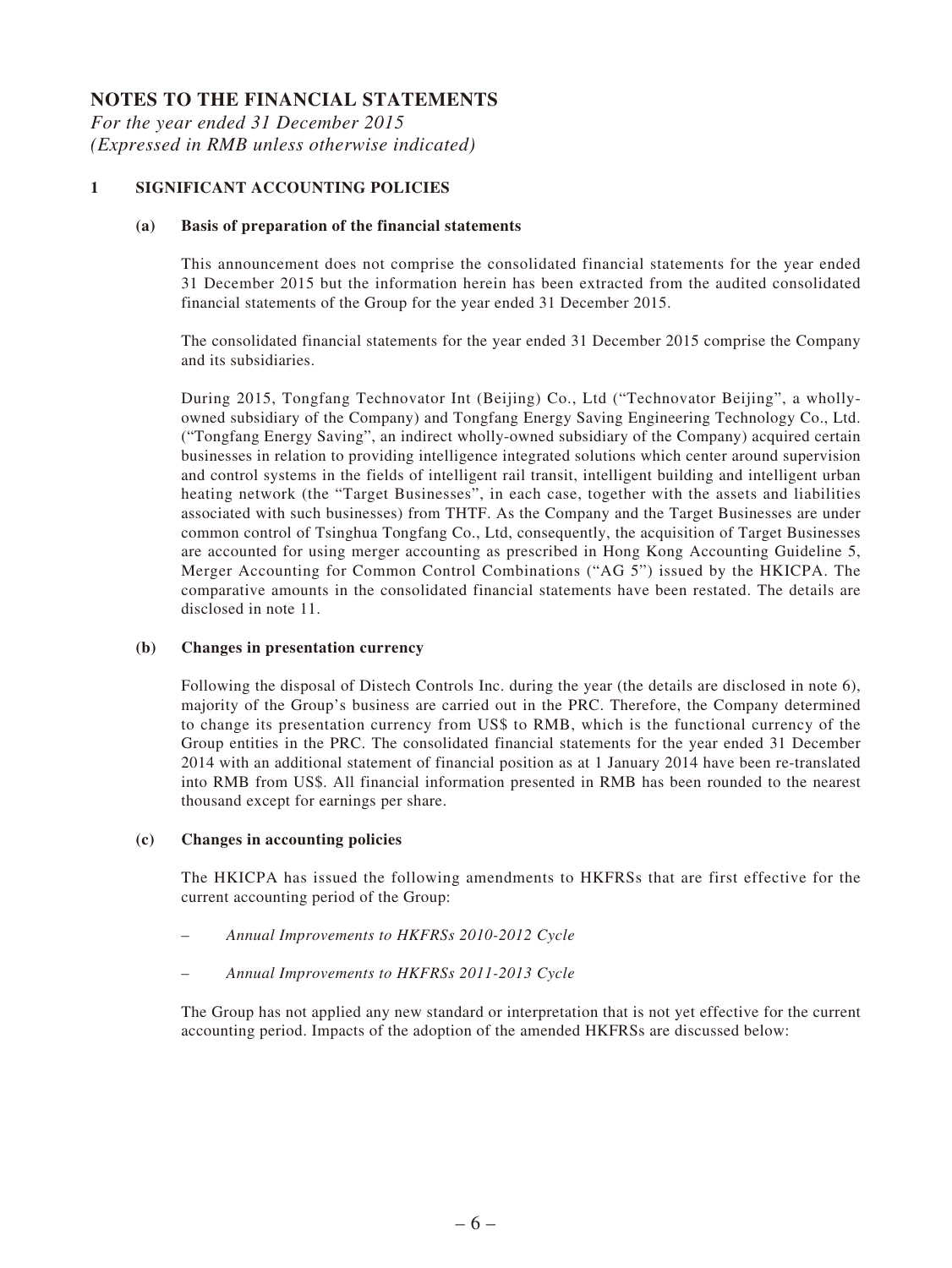*Annual Improvements to HKFRSs 2010-2012 Cycle and 2011-2013 Cycle*

These two cycles of annual improvements contain amendments to nine standards with consequential amendments to other standards. Among them, HKAS 24, *Related party disclosures* has been amended to expand the definition of a "related party" to include a management entity that provides key management personnel services to the reporting entity, and to require the disclosure of the amounts incurred for obtaining the key management personnel services provided by the management entity. These amendments do not have an impact on the Group's related party disclosures as the Group does not obtain key management personnel services from management entities.

#### **2 REVENUE**

The Group are principally engaged in integrated and comprehensive urban smart energy saving services. Its business covers three major segments including smart transportation, smart building and complex and smart energy, providing the customers with smart energy management products, solutions and integrated services throughout their full life cycles.

Revenue represents the sales value of goods sold to customers, income from provision of services and revenue from construction contracts. The amounts of each significant category of revenue recognised during the years ended 31 December 2015 and 2014 are as follows:

|                       | 2015           | 2014           |
|-----------------------|----------------|----------------|
|                       | <b>RMB'000</b> | <i>RMB'000</i> |
|                       |                | (Restated)     |
| Sales of goods        | 705,431        | 733,690        |
| Provision of services | 86,749         | 75,909         |
| Contract revenue      | 900,444        | 584,747        |
|                       | 1,692,624      | 1,394,346      |

#### **3 SEGMENT REPORTING**

The Group manages its businesses by divisions. In a manner consistent with the way in which information is reported internally to the Group's most senior executive management for the purposes of resource allocation and performance assessment, the Group has presented the following three reportable segments. No operating segments have been aggregated to form the following reportable segments.

Smart transportation business ("STB"): It comprises a series of proprietary software and hardware products and systems for rail transit such as Integrated Supervision and Control System (ISCS), Building Automation System (BAS) for rail transit and safety door system, providing integrated solutions with full life cycles ranging from planning, procurement, installation and commissioning to aftersales service.

Smart building and complex business ("SBB"): It provides integrated intelligence solutions and efficiency management services, namely integrated energy consumption monitoring, energy-saving consultation and reformation services and integration and product supply of intelligence system for buildings, aimed at different building and complex and rendering full life-cycle services of which reduces energy consumption and operating costs of building.

Smart energy business ("SEB"): It comprised a series of leading technologies such as regional energy planning, integrated utilization of industrial waste heat recovery technology, heat pump technology, independent temperature and humidity control technology and variable air rate technology applied in the energy cascade utilization as well as optimization and transformation of energy system throughout the energy production processes. The Group possess self-owned core leading technologies such as heating network, heat monitoring and optimal regulation, distributed variable frequency heating technology,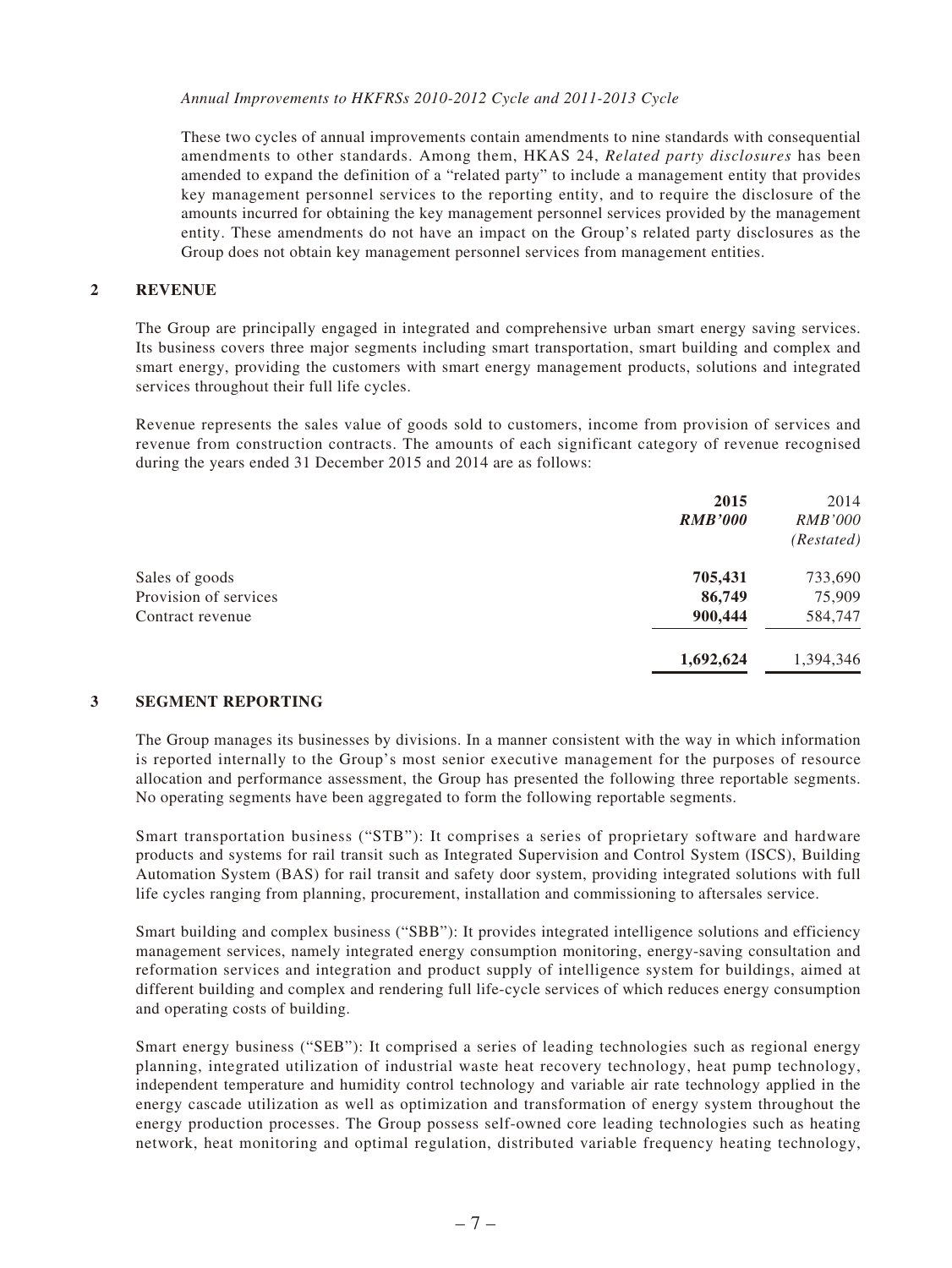cooling and heating network balancing technology, combined multi-heat sources heating technology.

During the year ended 31 December 2015, the Group acquired certain business from THTF, which relates to providing intelligence integrated solutions center around supervision and control systems in the fields of intelligent rail transit, intelligent building and intelligent urban heating network. As a result, the way in which information is reported internally to the Group's chief operating decision maker for the purpose of resource allocation and performance has changed in a manner that the financial information of the STB, SBB and SEB segments are separately reported to and reviewed by the chief operating decision maker.

As a result of the above change, the corresponding figures of segment reporting for the year ended 31 December 2014 were restated to reflect the financial information of those new segments.

#### **(a) Information about reportable segments**

For the purposes of assessing segment performance and allocating resources between segments, the Group's senior executive management monitors the results attributable to each reportable segment on the following bases:

Revenue and expenses are allocated to the reportable segments with reference to sales generated by those segments and the expenses incurred by those segments or which otherwise arise from the depreciation or amortisation of assets attributable to those segments. However, other than reporting inter-segment sales of products, assistance provided by one segment to another, including sharing of assets and technical know-how, is not measured.

The measure used for reporting segment results is profit or loss before income tax adjusted for items not specifically attributed to individual segments, such as finance cost, depreciation and amortisation. Segment profit or loss is used to measure performance as management believes that such information is the most relevant in evaluating the results of certain segments relative to other entities that operate within these industries.

In addition to receiving segment information concerning segment results, management is provided with segment information concerning revenue (including inter-segment sales), interest income and impairment losses. Inter-segment pricing is determined on a consistent basis using market benchmarks.

Segment assets and liabilities are not regularly reported to the Group's senior executive management and therefore information of reportable segment assets and liabilities are not presented in the consolidated financial statements.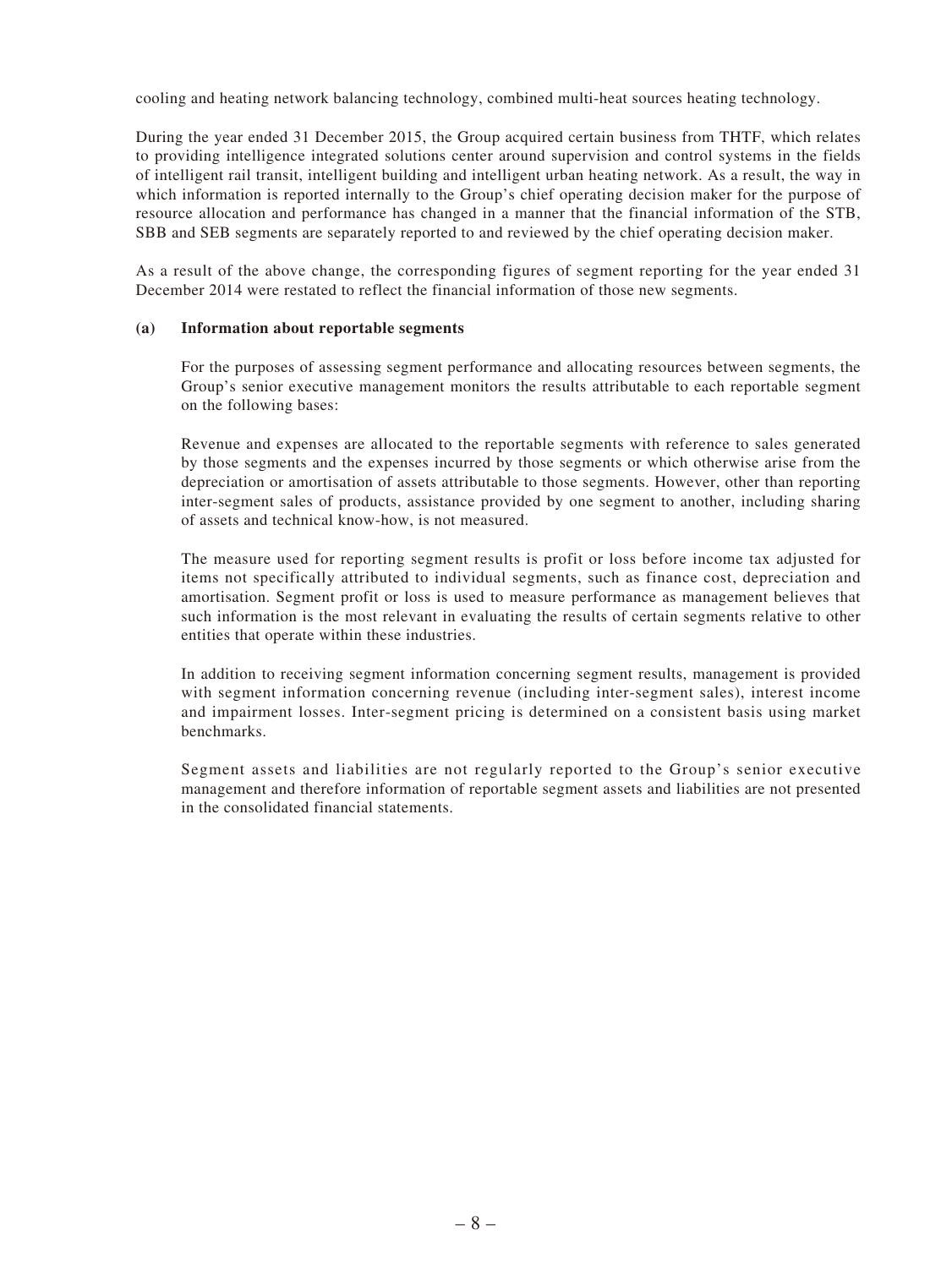Information regarding the Group's reportable segments from continuing operations as provided to the Group's most senior executive management for the purposes of resource allocation and assessment of segment performance for the years ended 31 December 2015 and 2014 is set out below:

|                            |                | <b>STB</b> |                | <b>SBB</b> | <b>SEB</b>     |                | Total<br>Discontinued operation* |            |                |                |
|----------------------------|----------------|------------|----------------|------------|----------------|----------------|----------------------------------|------------|----------------|----------------|
|                            | 2015           | 2014       | 2015           | 2014       | 2015           | 2014           | 2015                             | 2014       | 2015           | 2014           |
|                            | <b>RMB'000</b> | RMB'000    | <b>RMB'000</b> | RMB'000    | <b>RMB'000</b> | <b>RMB'000</b> | <b>RMB'000</b>                   | RMB'000    | <b>RMB'000</b> | <b>RMB'000</b> |
|                            |                | (Restated) |                | (Restated) |                | (Restated)     |                                  | (Restated) |                | (Restated)     |
| Revenue from external      |                |            |                |            |                |                |                                  |            |                |                |
| customers                  | 626,755        | 234,775    | 734,440        | 817,944    | 331,429        | 341,627        | 284,805                          | 389,007    | 1,977,429      | 1,783,353      |
| Inter-segment revenue      |                |            | 32,308         | 105,629    |                |                | 3,652                            | 4,316      | 35,960         | 109,945        |
| Reportable segment revenue | 626,755        | 234,775    | 766,748        | 923,573    | 331,429        | 341,627        | 288,457                          | 393,323    | 2,013,389      | 1,893,298      |
| Reportable segment profit  | 130,470        | 33,917     | 143,414        | 191,747    | 78,619         | 79,394         | 45,345                           | 90,525     | 397,848        | 395,583        |
| Interest income            | 365            | 192        | 21,197         | 5,172      | 8,116          | 4,457          | 708                              | 1,258      | 30,386         | 11,079         |
| Impairment losses          | 2,522          | 1,741      | 2,955          | 6,064      | 29,441         | 2,533          |                                  |            | 34,198         | 10,338         |

\* *See note 6.*

#### **(b) Reconciliations of reportable segment revenues and profit or loss**

|                                                             | 2015<br><b>RMB'000</b> | 2014<br><b>RMB'000</b><br>(Restated) |
|-------------------------------------------------------------|------------------------|--------------------------------------|
| <b>Revenue</b>                                              |                        |                                      |
| Reportable segment revenue                                  | 2,013,389              | 1,893,298                            |
| Elimination of inter-segment revenue                        | (35,960)               | (109, 945)                           |
| Elimination of discontinued operation (note 6)              | (284, 805)             | (389,007)                            |
| Consolidated revenue                                        | 1,692,624              | 1,394,346                            |
| <b>Profit</b>                                               |                        |                                      |
| Reportable segment profit                                   | 397,848                | 395,583                              |
| Elimination of discontinued operation (note 6)              | (23,208)               | (61, 116)                            |
| Reportable segment profit derived from the Group's external |                        |                                      |
| customers                                                   | 374,640                | 334,467                              |
| Depreciation and amortisation                               | (92, 947)              | (79,319)                             |
| Finance costs                                               | (44, 245)              | (31,065)                             |
| Unallocated head office and corporate expenses              | (30, 802)              | (26,203)                             |
| Consolidated profit before taxation                         | 206,646                | 197,880                              |

#### **(c) Geographic information**

As the Group does not have material operations outside the PRC from continuing operations, no geographic segment information is presented.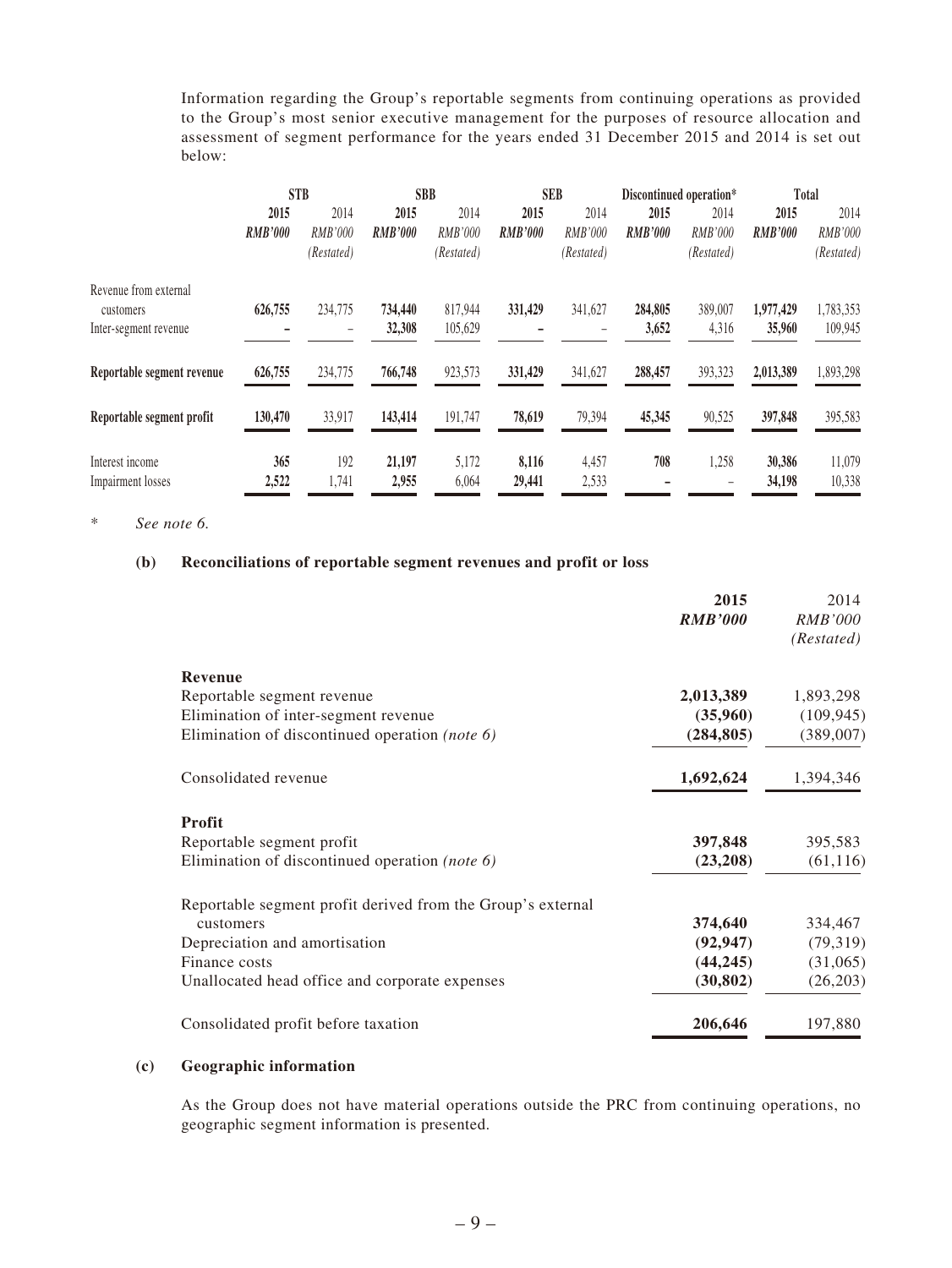#### **4 PROFIT BEFORE TAXATION**

Profit before taxation is arrived at after charging:

|            |                                                          | 2015<br><b>RMB'000</b> | 2014<br><b>RMB'000</b><br>(Restated) |
|------------|----------------------------------------------------------|------------------------|--------------------------------------|
| <b>(a)</b> | <b>Finance costs</b>                                     |                        |                                      |
|            | Interest on loans and borrowings                         | 34,794                 | 22,343                               |
|            | Other financial costs                                    |                        | 6                                    |
|            |                                                          | 34,794                 | 22,349                               |
| (b)        | <b>Staff costs</b>                                       |                        |                                      |
|            | Salaries and other benefits                              | 104,453                | 99,676                               |
|            | Contributions to defined contribution retirement schemes | 12,321                 | 11,091                               |
|            | Equity settled share-based payment expenses              | 9,542                  | 12,040                               |
|            |                                                          | 126,316                | 122,807                              |

#### **5 INCOME TAX**

# **(a) Income tax in the consolidated income statement represents:**

|                                                 | 2015<br><b>RMB'000</b> | 2014<br><i>RMB'000</i><br>(Restated) |
|-------------------------------------------------|------------------------|--------------------------------------|
| <b>Current tax</b>                              |                        |                                      |
| Provision for the year                          | 32,661                 | 34,100                               |
| Under provision in respect of prior years       | (780)                  | (983)                                |
| Tax refund                                      | (6,167)                |                                      |
| Deferred tax                                    | 25,714                 | 33,117                               |
| (Reversal)/origination of temporary differences | (4,363)                | 8,686                                |
|                                                 | 21,351                 | 41,803                               |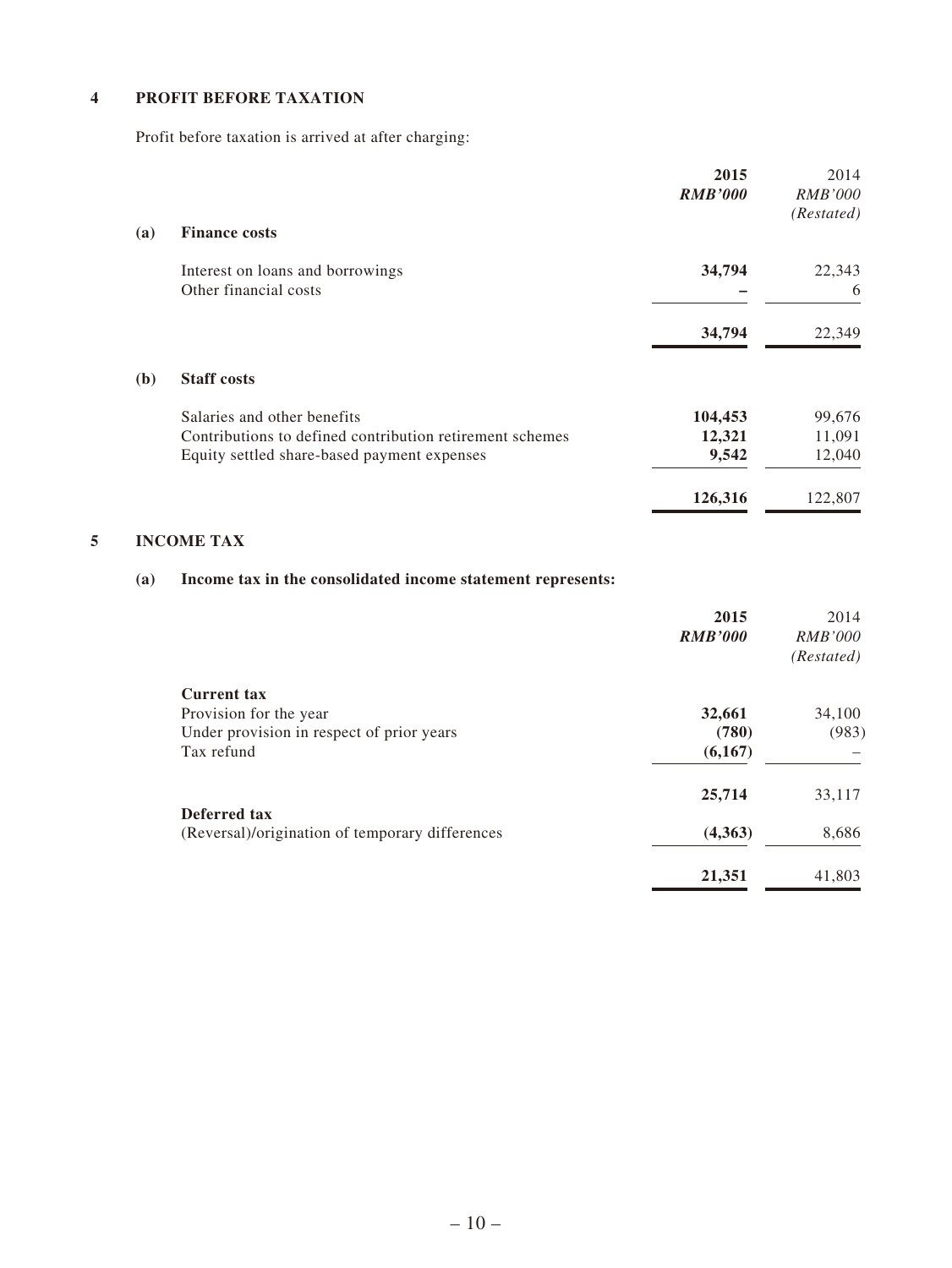#### **(b) Reconciliation between income tax expense and profit before taxation at applicable tax rates:**

|                                                           | <b>Note</b> | 2015<br><b>RMB'000</b> | 2014<br><i>RMB'000</i><br>(Restated) |
|-----------------------------------------------------------|-------------|------------------------|--------------------------------------|
| Profit before taxation                                    |             | 206,646                | 197,880                              |
| Notional tax expense calculated at the corporate tax rate |             |                        |                                      |
| of the Company                                            | (i)         | 35,130                 | 33,640                               |
| Effect of rate differential of entities operating in      |             |                        |                                      |
| different tax jurisdictions                               | (ii)        | 18,753                 | 17,539                               |
| Tax effect on non-deductible expenses                     |             | 3,090                  | 2,345                                |
| Effect of tax concession                                  | (iii)/(iv)  | (33,993)               | (14, 745)                            |
| Tax effect of unused tax losses not recognised            |             | 5,318                  | 4,007                                |
| Tax refund                                                | (iv)        | (6,167)                |                                      |
| Over provision in prior years                             |             | (780)                  | (983)                                |
| Actual income tax expense                                 |             | 21,351                 | 41,803                               |

*Notes:*

- (i) The Company is subject to Singapore corporate income tax at 17% for the years ended 31 December 2015 and 2014. No provision for Singapore income tax was made because the Company sustained tax losses for the years ended 31 December 2014 and 2015.
- (ii) The subsidiaries of the Group established in the PRC are subject to PRC Corporate Income Tax rate of 25% for the years ended 31 December 2014 and 2015.

The subsidiary of the Group established in the Cayman Islands is not subject to any income tax pursuant to the rules and regulations of the Cayman Islands.

The subsidiary of the Group established in Hong Kong is subject to Hong Kong Profits Tax rate of 16.5% for the years ended 31 December 2014 and 2015.

(iii) Technovator Beijing is recognised as a high and new technology enterprise and is eligible to enjoy a preferential tax rate of 15% until October 2017.

Tongfang Energy Saving is recognised as a high and new technology enterprise and is eligible to enjoy a preferential tax rate of 15% until December 2016.

(iv) During 2015, Tongfang Technovator Software (Beijing) Co., Ltd. ("Software Beijing") obtained the certificate of Software and Integrate Circuit Enterprise issued by the local authorities and the local tax bureau approved its entitlement to a preferential tax rate of tax free for two years from the first year of profit making and 12.5% for the third to fifth years. Upon the approval of the preferential tax policy, the local tax bureau agreed the refund of income tax of RMB 6,167,000 paid by Software Beijing for 2014, which is deemed to be the first profit making year of Software Beijing.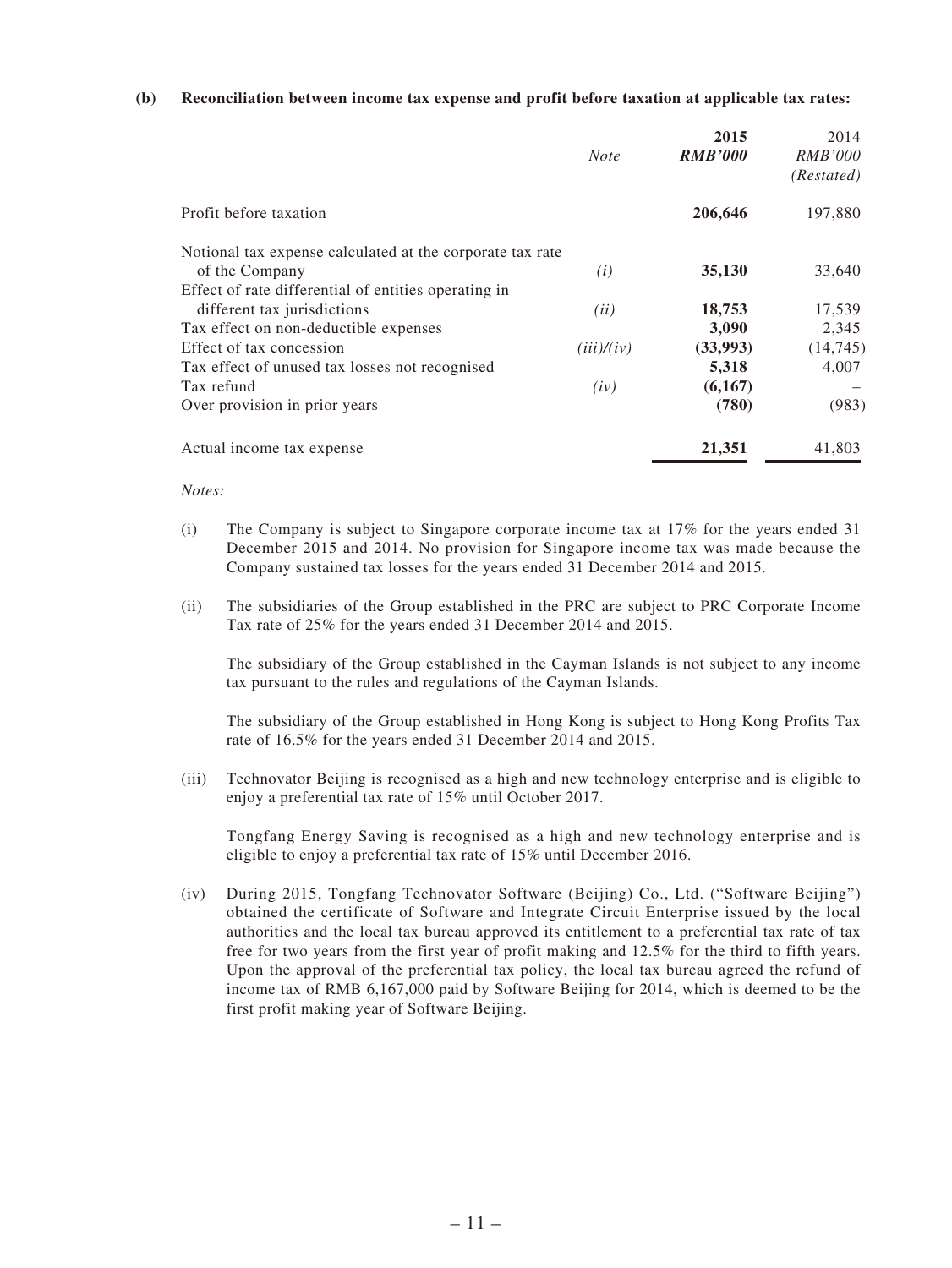#### **6 DISCONTINUED OPERATION**

On 1 September 2015, the Group completed the disposal of all of its equity interests in Distech Controls Inc. ("Distech Controls") for a total consideration of CAD133 million (equivalent to RMB642 million). At 31 December 2015, the Company has received the consideration in cash of CAD117 million (equivalent to RMB569 million), and the escrow amount of CAD16 million (equivalent to RMB73 million) is recorded in other receivables. Upon the completion of the transaction, Distech Controls ceased to be a subsidiary of the Company.

Due to the disposal of Distech Controls during the year ended 31 December 2015, which represents a discontinuance of operation of a separate major geographical area of operations, the comparative figures have been re-presented to reclassify the operation of Distech Controls as discontinued operation for the year ended 31 December 2014.

Results of discontinued operation:

|                                                            | 2015           | 2014           |
|------------------------------------------------------------|----------------|----------------|
|                                                            | <b>RMB'000</b> | <i>RMB'000</i> |
| Revenue                                                    | 284,805        | 389,007        |
| Net expenses                                               | (252, 146)     | (319, 175)     |
| Finance costs                                              | (9, 451)       | (8,716)        |
| Results from discontinued operating activities             | 23,208         | 61,116         |
| Income tax                                                 | (9,140)        | (20, 149)      |
| Results from discontinued operating activities, net of tax | 14,068         | 40,967         |
| Gain of disposal of shares of Distech Controls             | 585,250        |                |
| Profit for the year from discontinued operation            | 599,318        | 40,967         |
| Basic earnings per share (RMB)                             | 0.8156         | 0.0444         |
| Diluted earnings per share (RMB)                           | 0.7707         | 0.0306         |

The calculation of basic earnings per share from discontinued operation are RMB 0.8156 (2014: RMB0.0444), based on the profit for the year from discontinued operation attributable to the equity shareholders of the Company of RMB594,815,000 (2014: RMB27,701,000) and the weighted average number of ordinary shares for basic earnings per share as disclosed in note 7(a).

The calculation of diluted earnings per share from discontinued operation are RMB0.7707 (2014: RMB0.0306), based on the profit for the year from discontinued operation of RMB594,815,000 (2014: RMB20,270,000) and the weighted average number of shares for diluted earnings per share as disclosed in note  $7(b)$ .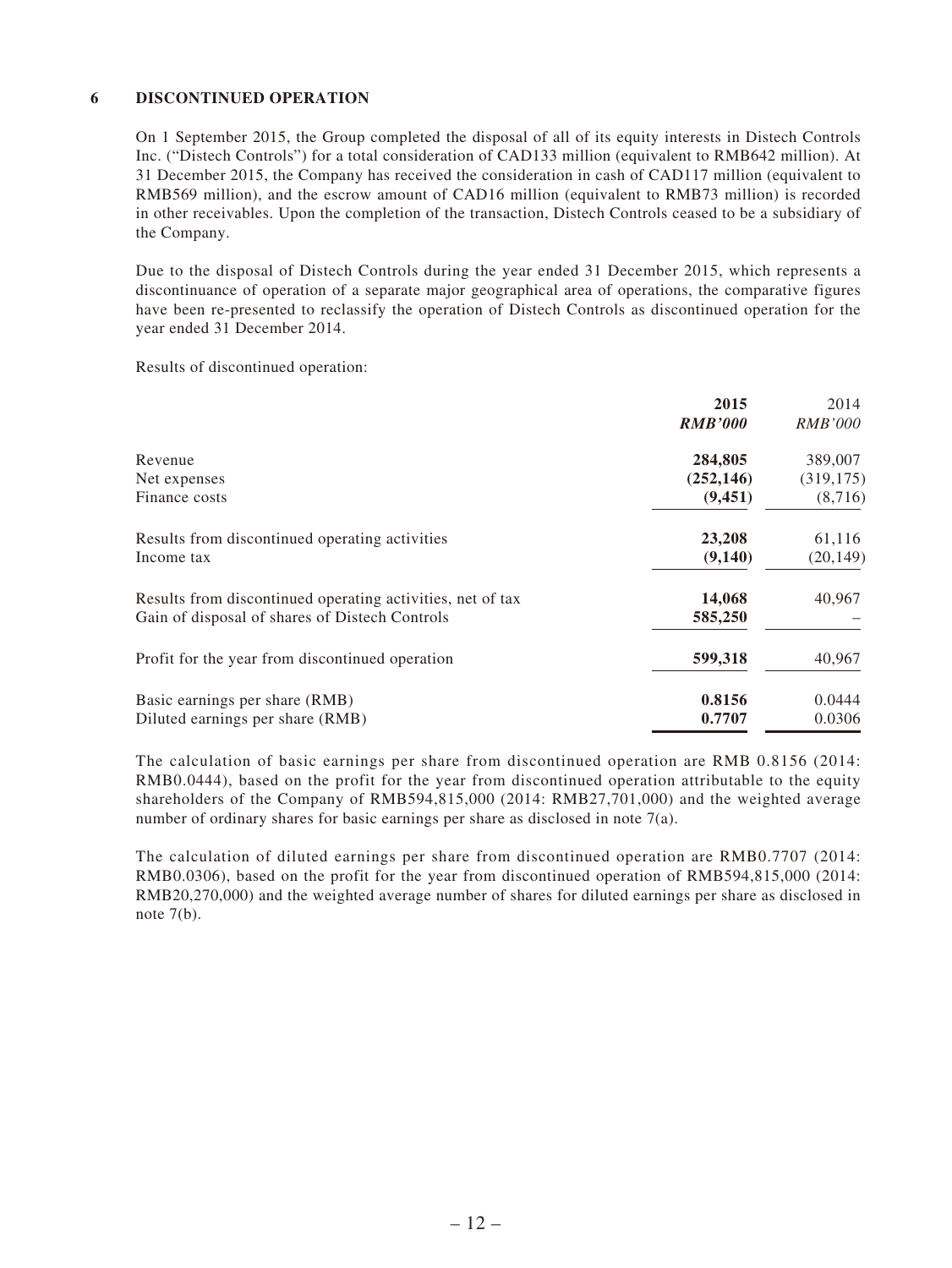#### **7 EARNINGS PER SHARE**

The calculation of the basic and diluted earnings per share is based on the following data:

#### **From continuing and discontinued operations**

#### *(a) Basic earnings per share*

The calculation of basic earnings per share is based on the profit attributable to ordinary equity shareholders of the Company of RMB778,919,000 (2014: RMB184,510,000 (as restated)) and the weighted average number of ordinary shares of 729,345,866 (2014: 623,550,209) in issue during the year, calculated as follows:

Weighted average number of ordinary shares:

|                                                                                                                         | 2015<br>Number of<br>shares | 2014<br>Number of<br>shares |
|-------------------------------------------------------------------------------------------------------------------------|-----------------------------|-----------------------------|
| Issued ordinary shares at 1 January                                                                                     | 644,228,189                 | 611,226,142                 |
| Issuance of shares<br>Shares issued upon acquisition of Excel Perfect<br>Effect of exercise of Share Option Scheme 2012 | 82,344,115<br>2,773,562     | 11,387,355<br>936,712       |
| Weighted average number of ordinary shares at 31 December                                                               | 729,345,866                 | 623,550,209                 |

#### *(b) Diluted earnings per share*

The calculation of diluted earnings per share is based on the profit attributable to equity shareholders of the Company of RMB778,919,000 (2014: RMB177,079,000 (as restated)) and the weighted average number of ordinary shares of 771,801,407 (2014: 661,387,532) in issue during the year, calculated as follows:

(i) Profit attributable to ordinary equity shareholders of the Company (diluted):

|      |                                                                                                                  | 2015<br><b>RMB'000</b>      | 2014<br><i>RMB'000</i><br>(Restated) |
|------|------------------------------------------------------------------------------------------------------------------|-----------------------------|--------------------------------------|
|      | Profit attributable to ordinary equity shareholders<br>Diluted effects of redeemable preference shares           | 778,919                     | 184,510<br>(7, 431)                  |
|      | Profit attributable to ordinary equity shareholders (diluted)                                                    | 778,919                     | 177,079                              |
| (ii) | Weighted average number of ordinary shares (diluted):                                                            |                             |                                      |
|      |                                                                                                                  | 2015<br>Number of<br>shares | 2014<br>Number of<br>shares          |
|      | Weighted average number of ordinary shares at 31 December<br>Effect of deemed issue of ordinary shares under the | 729,345,866                 | 623,550,209                          |
|      | Company's option scheme for nil consideration                                                                    | 42, 455, 541                | 37,837,323                           |
|      | Weighted average number of ordinary shares (diluted) at<br>31 December                                           | 771,801,407                 | 661, 387, 532                        |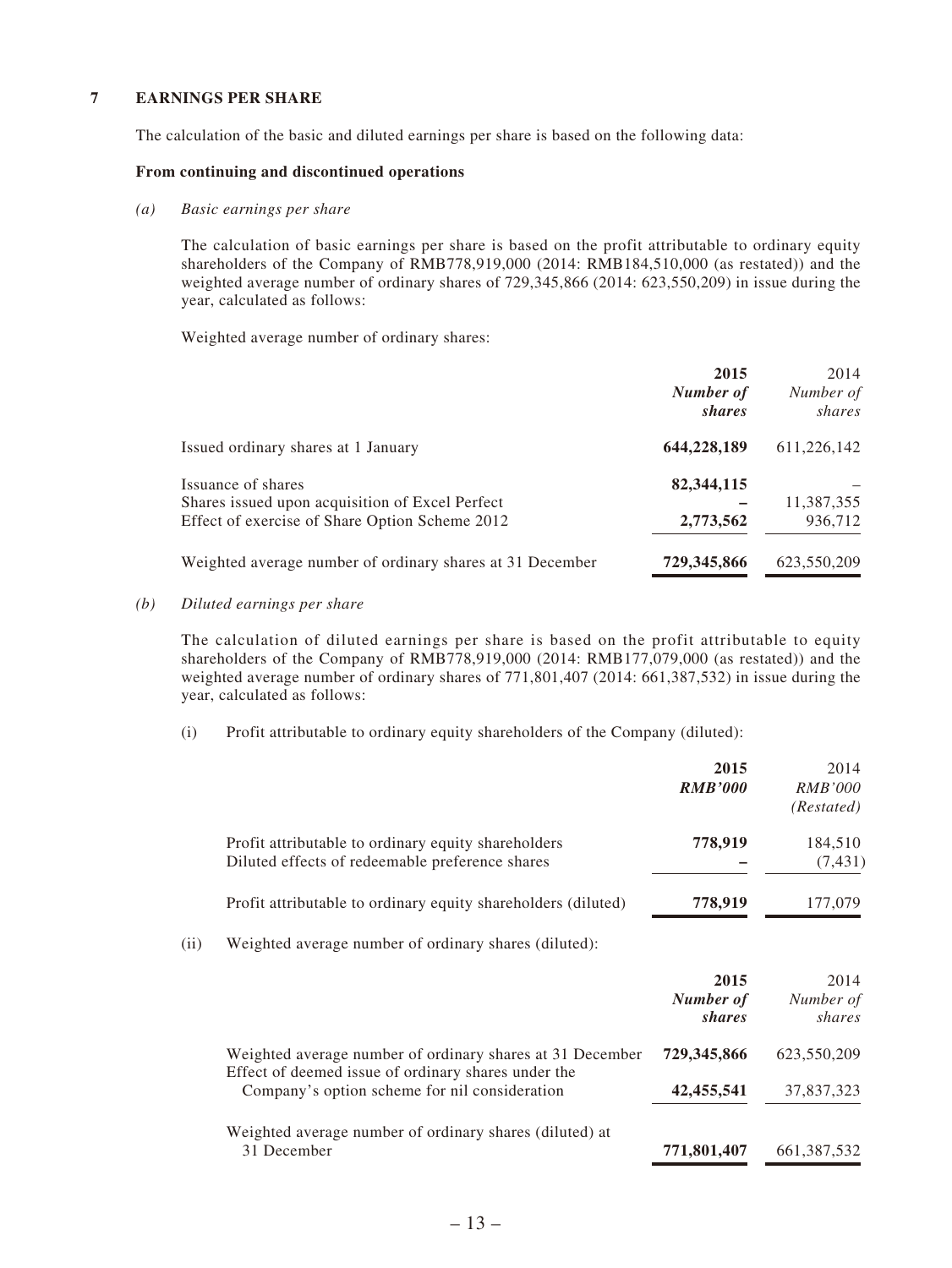#### **From continuing operations**

The calculation of basic and diluted earnings per share from continuing operations is based on profit for the year attributable to the ordinary equity shareholders of the Company from continuing operations of RMB184,104,000 (2014: RMB156,809,000 (as restated)), and the denominators used are the same as those detailed above for basic and diluted earnings per share, respectively.

#### **8 TRADE AND OTHER RECEIVABLES**

|                                          | 2015           | 2014           |
|------------------------------------------|----------------|----------------|
|                                          | <b>RMB'000</b> | <i>RMB'000</i> |
|                                          |                | (Restated)     |
| Trade debtors due from related parties   | 69,885         | 86,430         |
| Other trade debtors and bills receivable | 911,349        | 713,129        |
| Less: Allowance for doubtful debts       | (35,505)       | (30, 172)      |
|                                          | 945,729        | 769,387        |
| Other receivables                        |                |                |
| - amounts due from related parties       | 20,441         | 12,036         |
| - amounts due from third parties         | 95,700         | 22,539         |
| Less: Allowance for doubtful debts       | (1,116)        | (1, 116)       |
| Loans and receivables                    | 115,025        | 33,459         |
| Deposits and prepayments                 | 152,063        | 123,737        |
|                                          | 1,212,817      | 926,583        |
|                                          |                |                |

Included in trade and other receivables are external trade debtors and bills receivable (net of allowance for doubtful debts) with the following ageing analysis as of the end of the reporting period:

|                                                     | 2015<br><b>RMB'000</b> | 2014<br><i>RMB'000</i><br>(Restated) |
|-----------------------------------------------------|------------------------|--------------------------------------|
| Current                                             | 469,754                | 485,881                              |
| Less than 1 month past due                          | 114,156                | 23,562                               |
| More than 1 month but less than 3 months past due   | 12,052                 | 79,229                               |
| More than 3 months but less than 12 months past due | 190,260                | 99,945                               |
| More than 12 months past due                        | 159,507                | 80,770                               |
|                                                     | 475,975                | 283,506                              |
|                                                     | 945,729                | 769,387                              |

Trade debtors and bills receivable are due within 0–180 days from the date of billing.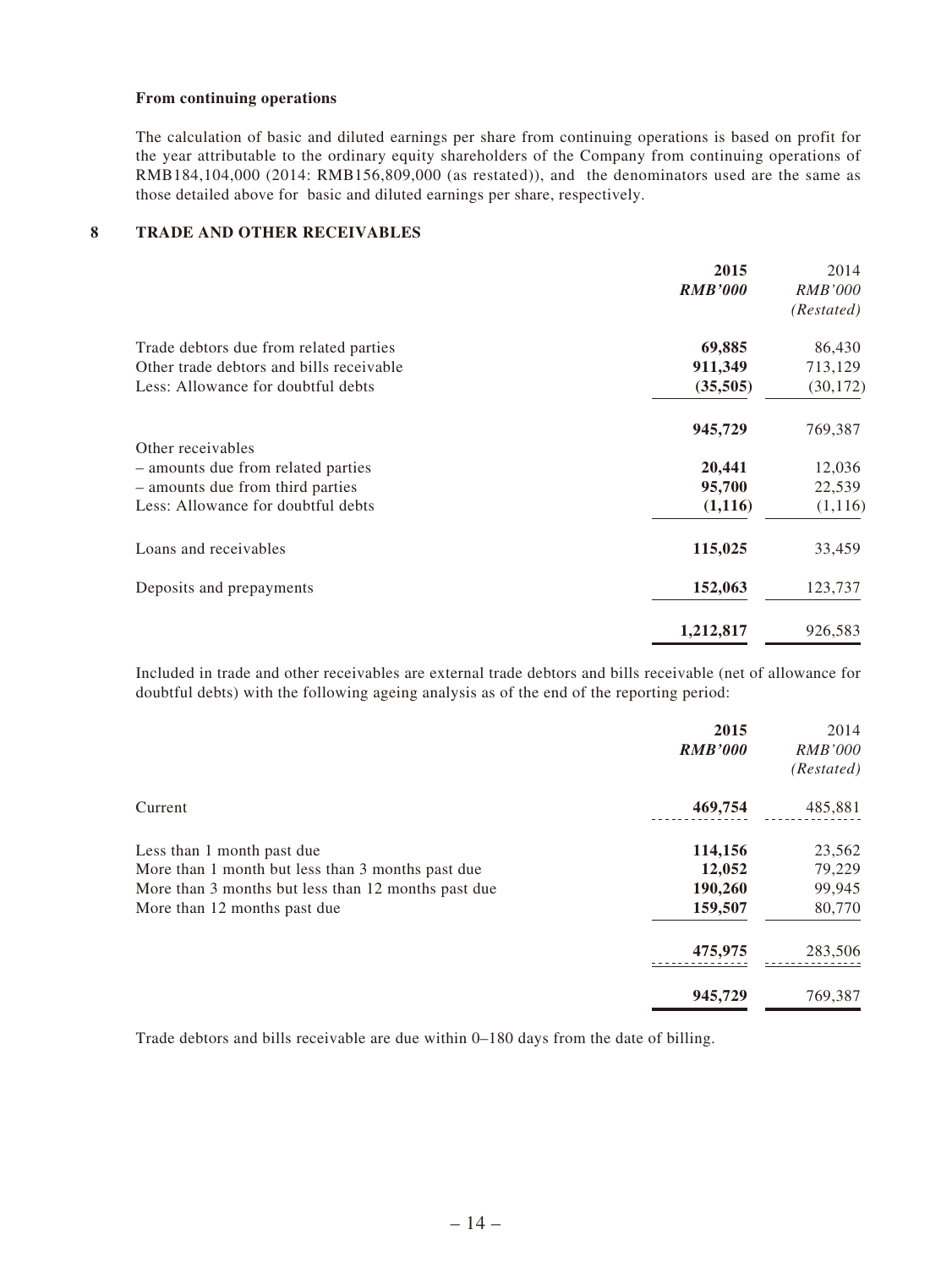#### **9 TRADE AND OTHER PAYABLES**

|                                                                               | 2015<br><b>RMB'000</b> | 2014<br><b>RMB'000</b><br>(Restated) |
|-------------------------------------------------------------------------------|------------------------|--------------------------------------|
| Trade payables due to related parties                                         | 91,229                 | 57,313                               |
| Other trade and bills payable                                                 | 684,983                | 561,368                              |
|                                                                               | 776,212                | 618,681                              |
| Other payables and accruals<br>- amounts due to related parties <i>(note)</i> | 479,324                | 21,559                               |
| - amounts due to third parties                                                | 40,034                 | 68,856                               |
| Financial liabilities measured at amortised cost                              | 1,295,570              | 709,096                              |
| Receipts in advance                                                           | 163,964                | 146,761                              |
| Deferred income                                                               |                        | 18                                   |
|                                                                               | 1,459,534              | 855,875                              |

All of the above balances are expected to be settled within one year. Included in trade and other payables are trade and bills payables with the following ageing analysis as of the end of reporting period:

| 2015<br><b>RMB'000</b>                            | 2014<br><i>RMB'000</i><br>(Restated) |
|---------------------------------------------------|--------------------------------------|
| By date of invoice:                               |                                      |
| Within 3 months<br>560,376                        | 376,828                              |
| 81,934<br>More than 3 months but within 6 months  | 46,114                               |
| More than 6 months but within 12 months<br>61,334 | 98,127                               |
| 72,568<br>More than 12 months                     | 97,612                               |
| 776,212                                           | 618,681                              |

*Note:* At 31 December 2015, the other payables due to related parties include a balance of RMB478,017,000 payable to THTF, representing the remaining balance of the consideration for the acquisition of the Target Businesses (see note 11). The amount shall be settled before 31 October 2016 and is interest bearing at the loan interest rate stipulated by People's Bank of China for the corresponding period.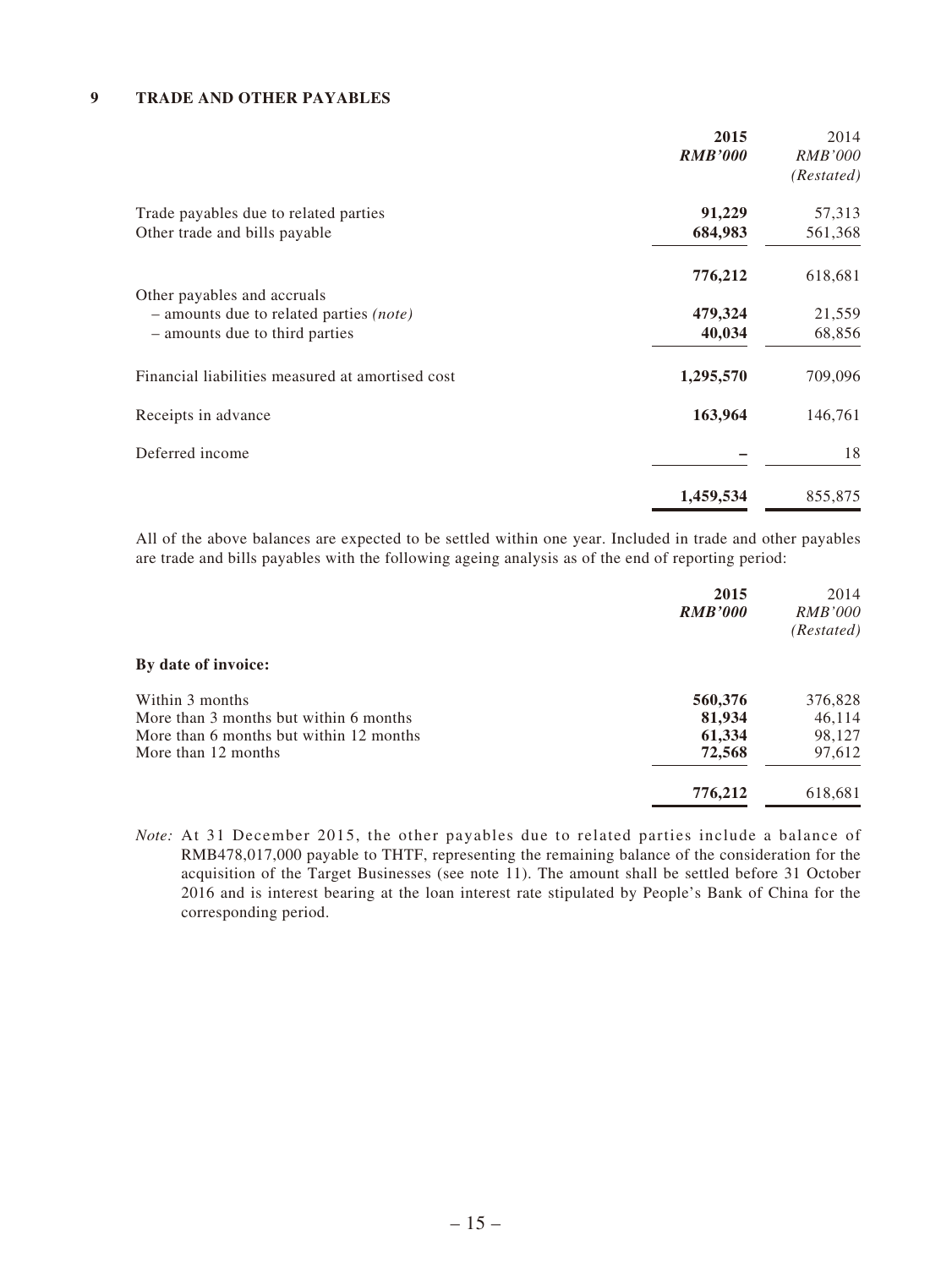#### **10 CAPITAL, RESERVES AND DIVIDENDS**

#### **(a) Share capital**

|                                                                    | 2015        |                                  | 2014        |                           |
|--------------------------------------------------------------------|-------------|----------------------------------|-------------|---------------------------|
|                                                                    | Number of   |                                  | Number of   |                           |
|                                                                    | shares      | <b>Amounts</b><br><b>RMB'000</b> | shares      | Amounts<br><i>RMB'000</i> |
| Ordinary shares issued and<br>fully paid:                          |             |                                  |             |                           |
| At 1 January                                                       | 644,228,189 | 629,544                          | 521,520,000 | 259,412                   |
| Issuance of shares (i)                                             | 128,994,000 | 592,097                          |             |                           |
| Shares issued for the acquisition<br>of TFRH Investments and Excel |             |                                  |             |                           |
| Perfect (ii)                                                       |             |                                  | 119,608,189 | 366,680                   |
| Shares issued under Share Option                                   |             |                                  |             |                           |
| Scheme 2012 (iii)                                                  | 22,050,000  | 25,348                           | 3,100,000   | 3,452                     |
| At 31 December                                                     | 795,272,189 | 1,246,989                        | 644,228,189 | 629,544                   |

The holders of ordinary shares are entitled to receive dividends as declared from time to time and are entitled to one vote per share at meetings of the Company. All ordinary shares rank equally with regard to the Company's residual assets.

- (i) On 12 May 2015, the Company issued a total of 128,994,000 shares at the price of HK\$5.95 per share.
- (ii) On 14 August 2014, a total of 119,608,189 Shares were issued at HK\$4.00 per share in relation to the acquisition of TFRH Investments and Excel Perfect by the Company.
- (iii) During 2015, a total of 22,050,000 shares were issued by the Company upon the exercise of shares options by certain grantees pursuant to the Share Option Scheme 2012 at a consideration of RMB21,099,000 which was credited to share capital and RMB4,249,000 has been transferred from the share based compensation reserve to the share capital.

#### **(b) Dividends**

The Board proposed the payment of a special dividend of RMB0.10 per share (2014: nil) to equity shareholders of the Company after the end of the reporting period, and the special dividend has not been recognised as a liability at the end of the reporting period.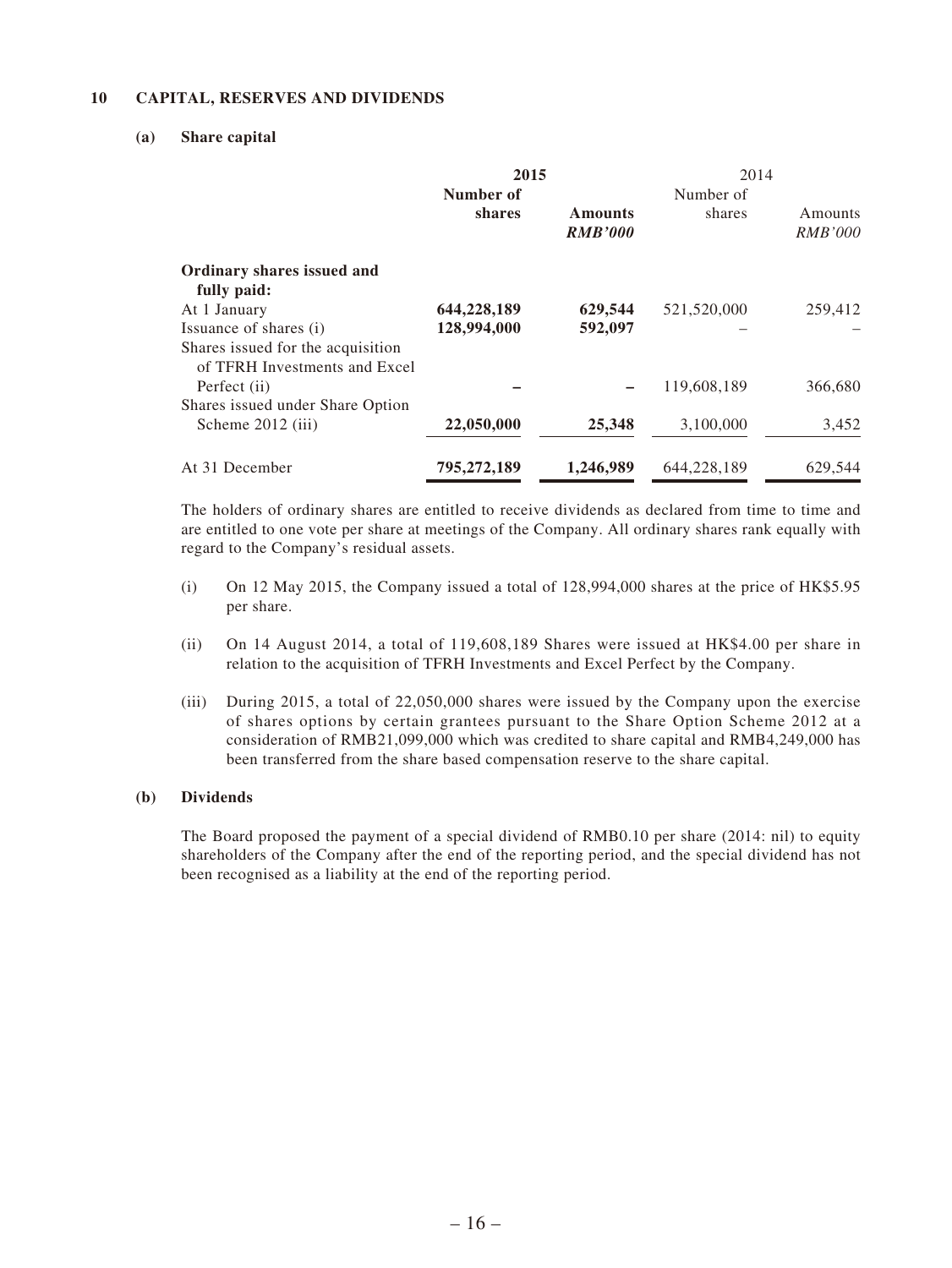#### **11 BUSINESS COMBINATION UNDER COMMON CONTROL**

On 31 October 2015, the Group completed the acquisition of the Target Businesses for a total consideration of RMB661,796,000.

As the Company and the Target Businesses are under common control of Tsinghua Tongfang Co., Ltd, consequently, the acquisition of Target Businesses are accounted for using merger accounting as prescribed in Hong Kong Accounting Guideline 5, Merger Accounting for Common Control Combinations ("AG 5") issued by the HKICPA. The comparative amounts in the consolidated financial statements have been restated.

The reconciliation of the effect arising from the business combinations under common control on the consolidated financial statements of the Group for the year ended 31 December 2014 is as follows:

|                                                                      | The Group<br>(as previously<br>reported)<br><i>RMB'000</i> | <b>Target</b><br>businesses<br><i>(including)</i><br>elimination)<br><i>RMB'000</i> | The Group<br>(as restated)<br><i>RMB'000</i> |
|----------------------------------------------------------------------|------------------------------------------------------------|-------------------------------------------------------------------------------------|----------------------------------------------|
| Results of operations for the year ended<br><b>31 December 2014:</b> |                                                            |                                                                                     |                                              |
| Profit for the year                                                  | 162,258                                                    | 34,786                                                                              | 197,044                                      |
| Profit attributable to:                                              |                                                            |                                                                                     |                                              |
| - Equity shareholders of the Company                                 | 149,724                                                    | 34,786                                                                              | 184,510                                      |
| - Non-controlling interests                                          | 12,534                                                     |                                                                                     | 12,534                                       |
| Financial position as at 31 December 2014:                           |                                                            |                                                                                     |                                              |
| Non-current assets                                                   | 873,943                                                    | 108,302                                                                             | 982,245                                      |
| Current assets                                                       | 1,342,659                                                  | 591,299                                                                             | 1,933,958                                    |
| Current liabilities                                                  | 928,759                                                    | 339,918                                                                             | 1,268,677                                    |
| Non-current liabilities                                              | 466,968                                                    |                                                                                     | 466,968                                      |
| Total equity attributable to the equity shareholders                 |                                                            |                                                                                     |                                              |
| of the Company                                                       | 790,959                                                    | 359,683                                                                             | 1,150,642                                    |
| Non-controlling interests                                            | 29,916                                                     |                                                                                     | 29,916                                       |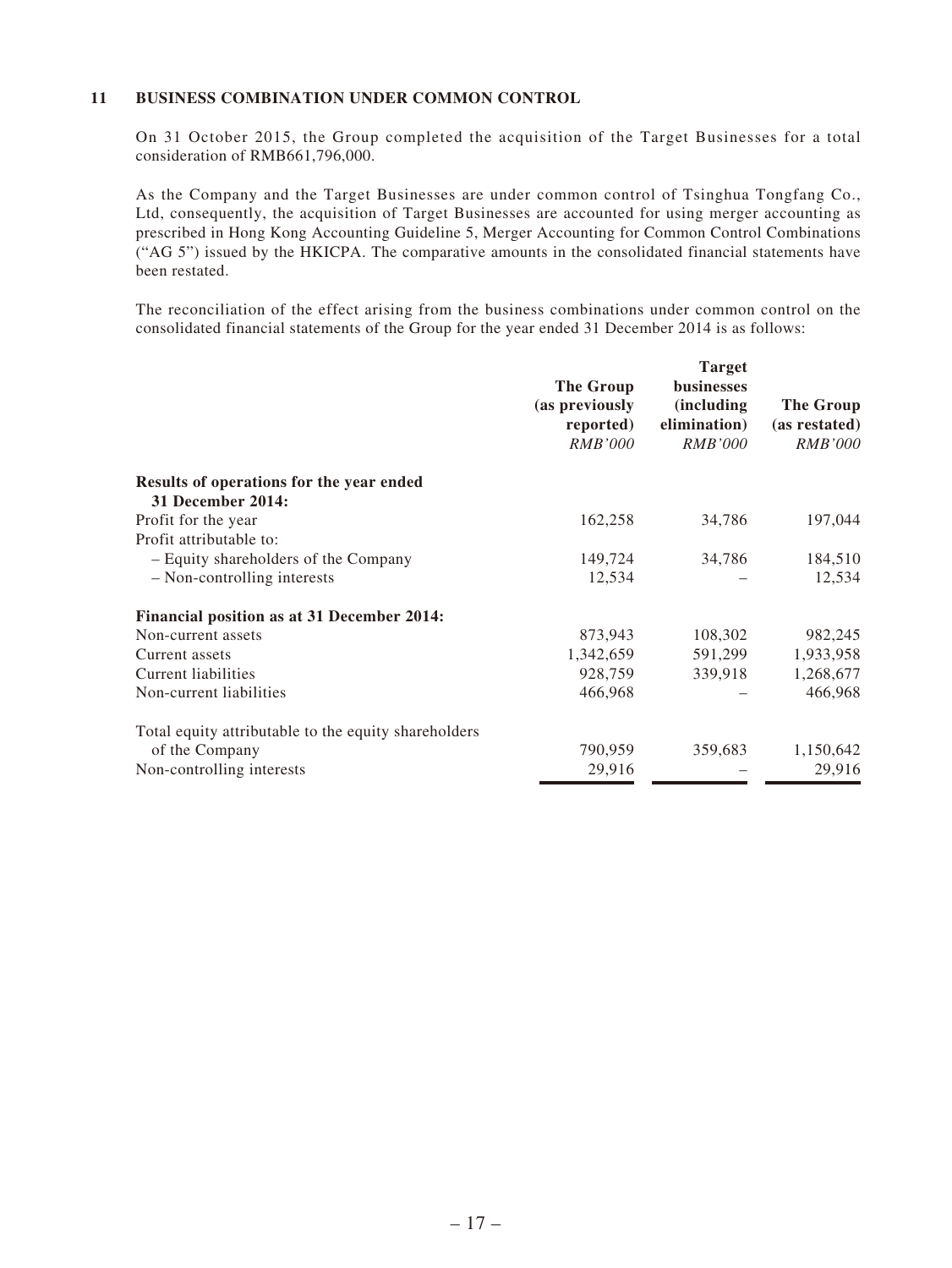# **MANAGEMENT DISCUSSION AND ANALYSIS**

# **GENERAL**

By 2015, Technovator has gone through a decade. Inherited from Tongfang Co., Ltd, ("THTF", 600100.SSE) tremendous depth of technology expertise, innovative products and build-up of talents, Technovator has rapidly grown to be a leading energy saving services provider.

During the year, with the support from capital market, the Group conducted major adjustment to the overall structure and unified the long-term strategic layout. We clearly and firmly capitalized on informatization and intelligence and adhered to the development strategy which concentrated on urban integrated energy saving business. The Group integrated its internal and external resources and reclassified its business segments into three major segments including smart transportation, smart building and complex and smart energy, providing the customers with smart energy management products, solutions and services throughout their full life cycles.

In recent years, an unprecedented historic opportunity has occurred in the energy saving industry. While the PRC government is raising awareness towards the development of energy saving and low-carbon cities, its systematic promotion and full implementation still require a long-term progressive development. In this critical period with opportunities and challenges, by leveraging the integrated advantages of "Products+Technologies+Services" and the full strength of the capital market, the Group continued to enhance its brand influence, deepened the market penetration and expanded service scope and business model. The Group maintained a continuous and steady growing trend and established a solid foundation for further promoting the development of integrated urban energy saving business in an active manner.

In 2015, the revenue from continuing operation of the Group amounted to approximately RMB1,693 million, representing a year-on-year increase of 21.4%. The profit attributable to the equity shareholders of the Company amounted to approximately RMB785 million, representing a year-on-year increase of 3.2 times. Meanwhile, the Group completed the disposal of Distech Controls Inc. ("Distech Controls"), an overseas subsidiary in Canada during the year with a disposal gain of approximately CAD\$122 million, representing approximately RMB585 million. A substantial increase in profit for the year of 40.0% to RMB219 million is recorded after excluding the impact of the one-off adjustment. The adjusted profit margin for the year increased by 1.7 percentage points to 12.9%.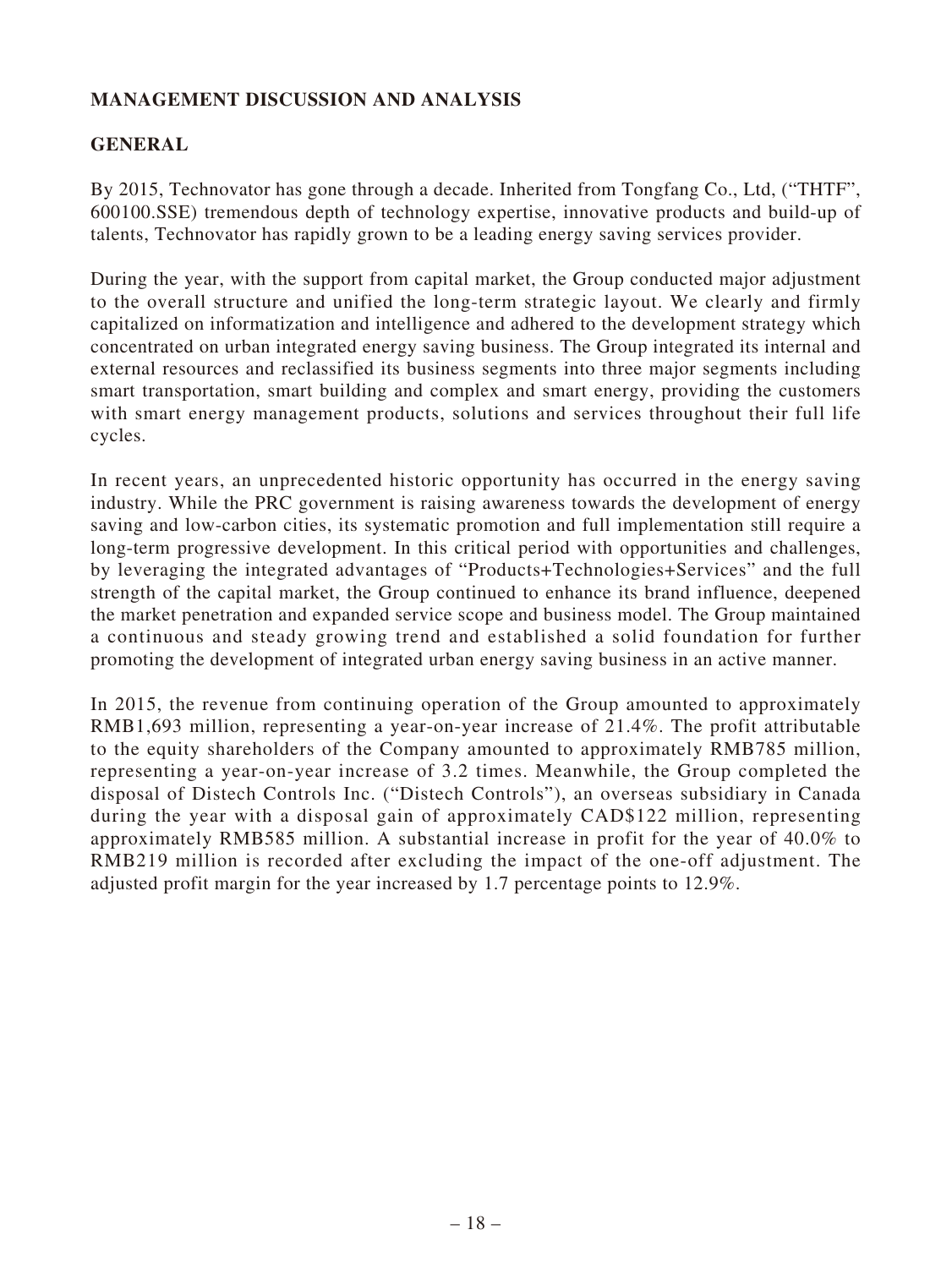### **BUSINESS REVIEW**

## **Multiple capital operations and clear strategic layout**

In August 2015, the Group completed the disposal of its equity interests owned in Distech Controls, a subsidiary in Canada, with approximately CAD\$122 million of disposal gain, representing approximately RMB585 million. The Group had a fruitful harvest through its adjustment to the strategic layout and market development on Distech Controls in these few years. At the same time, it rapidly enhanced the Group's ability to produce its own products and the products were in line with trend of the international market. Not only did this disposal contribute a substantial return on investment for the Group, but also reach a win-win situation with co-development which is long-lasting and mutual beneficial through the continuous business transactions and cooperation between both sides. Moreover, it benefited the strategic reorganization of the Group's internal resources and focus on the Chinese market, accelerating reformation and achieving leaping development.

In October 2015, the Group utilized the proceeds from the placing of new shares in the beginning of the year to complete the acquisition of the related businesses and assets in the fields of intelligent rail transit, intelligent building and intelligent urban heating network of the parent company, Tongfang Co., Ltd in order to enhance the core advantages in the integrated services and clientele for the Group and give a new impetus to the development of the smart energy saving business. Through a series of capital operations, the Group has enhanced its business layout and proactively optimized and reorganized the business structure as well as differentiated the future business segments so as to elevate the overall operating efficiency and lay a solid foundation for the Group's long-term sustainable development.

Looking forward, the Group will focus on three major business segments including smart transportation, smart buildings and complex and smart energy, bring along the development of integrated urban energy saving business by way of informatization and intelligence and provide the customers with smart energy management products, solutions and integrated services throughout their full life cycles.

### **Fruitful Results from all business segments**

### ➢ *Smart Transportation Business:*

The Group continued to maintain its leading industry position in respect of rail transit informatization and intelligence. It inherited the achievement for over 30 years in scientific research and industrialization from Tsinghua University and the accumulated project experience for over a decade from its parent company. The core technologies and a series of proprietary software and hardware products and systems for rail transit such as Integrated Supervision and Control System (ISCS), Building Automation System (BAS) for rail transit and safety door system, providing integrated solutions with full life cycles ranging from planning, procurement, installation and commissioning to aftersales service. Meanwhile, the Group continued to develop new growth drivers in respect of rail transit. The design of Platform Screen Door System (PSD v2.0) for rail transit was finalized during the year and introduced to the market at a fast pace. With the surging energy consumption of rail transit operation driven by the burgeoning rail links across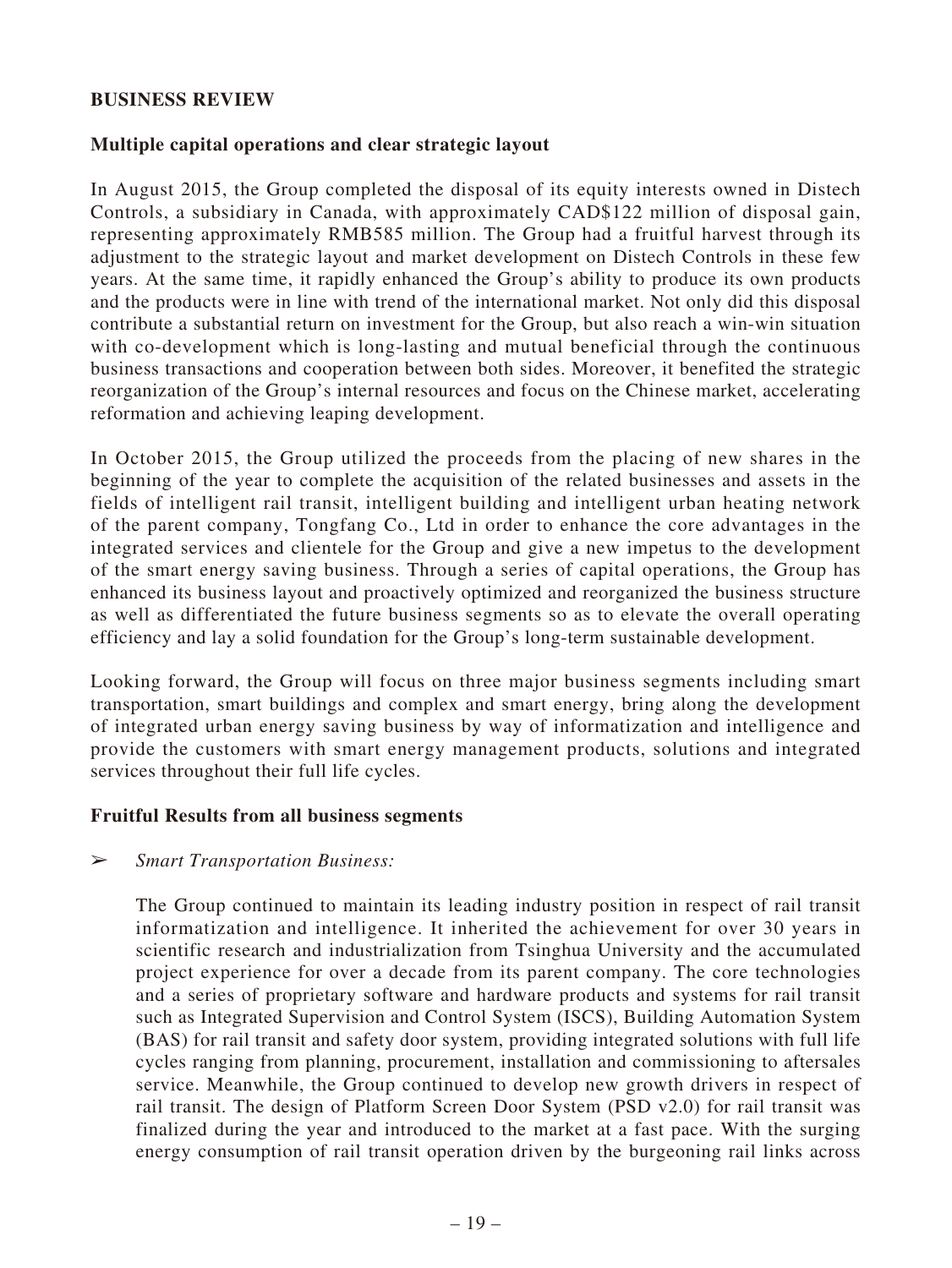various cities, currently, the Group actively exploreds and strives to be the pioneer in rail transit energy saving business in Mainland China backed by its proprietary core technologies. Its proprietary products and solutions include EnCs – a machine-learning based software for rail transit and Techcon EEC – the professional energy-saving monitoring system for rail transit and their application were successfully realized. The Group strives to be a leader and active promoter in the rail transit energy saving market in the future in order to create new business driving sources for smart transportation business segment.

The smart rail transit business recorded remarkable growth during the year. As for the segment of integrated rail transit supervision and control, a long-existing and welldeveloped business, the Group successfully contracted various rail transit projects including Guangzhou rail transit line 9 and line 21, Changsha rail transit line 1 and Shijiazhuang rail transit line 1. As at the end of 2015, our business footprint has been spread across 17 cities with more than 40 rail transit routes, namely, Beijing, Tianjin, Chongqing, Guangzhou, Shenzhen, Changsha, Wuhan, Chengdu, Suzhou, Nanjing, Qingdao, Shijiazhuang, Dalian, Changchun, Harbin and Lanzhou, and Tehran in Iran. At the same time, our successful application of proprietary Integrated Supervision and Control Software platform (ezISCS), demonstrated that the Group successfully broke up a monopoly of foreign companies in respect of the core technology of integrated supervision and control software platform, which will further enhance the profit margin and competitiveness of this type of project. Meanwhile, the Group has successfully contracted the project of rail transit network command centre in Shenzhen. Currently, our Network Command Center System (TCC) has covered three megalopolises, namely Beijing, Guangzhou and Shenzhen, so that application of our integrated supervision and control system has been escalated from route-level to city-level. Based on the above, the Group has been steadily operating its energy saving transformation demonstration project – Beijing rail transit No. 8 Forest Park South Station based on the business model of Energy Management Contract (EMC), and realized an integrated energy-saving rate of over 60%, which has been highly recognized by proprietors and the relevant state authorities. Having a high technical barrier, enormous market potential and the promising prospects for development in energy-saving business of rail transit, the Group will swiftly replicate the successful energy-saving model of a single station to a number of rail transit routes and several rail transit networks in cities with an approach of connecting lines and networks.

### ➢ *Smart Building and Complex Business:*

Regarding the business of smart building, the Group is committed to providing integrated intelligence solutions and efficiency management services, namely integrated energy consumption monitoring, energy-saving consultation and reformation services and integration and product supply of intelligence system for buildings, with an aim at different building and complex and rendering full life-cycle services of which reduces energy consumption and operating costs of building. Leveraging the technical experience of over 20 years with successful implementation of over 1000 projects and its commitment to significant exemplary construction works, the intelligent building business acquired by the parent company had a substantial advantage in the field of intelligence services for buildings during the year and was ranked the top in terms of national construction volume in nine consecutive years, which accumulated considerable amounts of regular customer resources. Meanwhile, along with the continuous expansion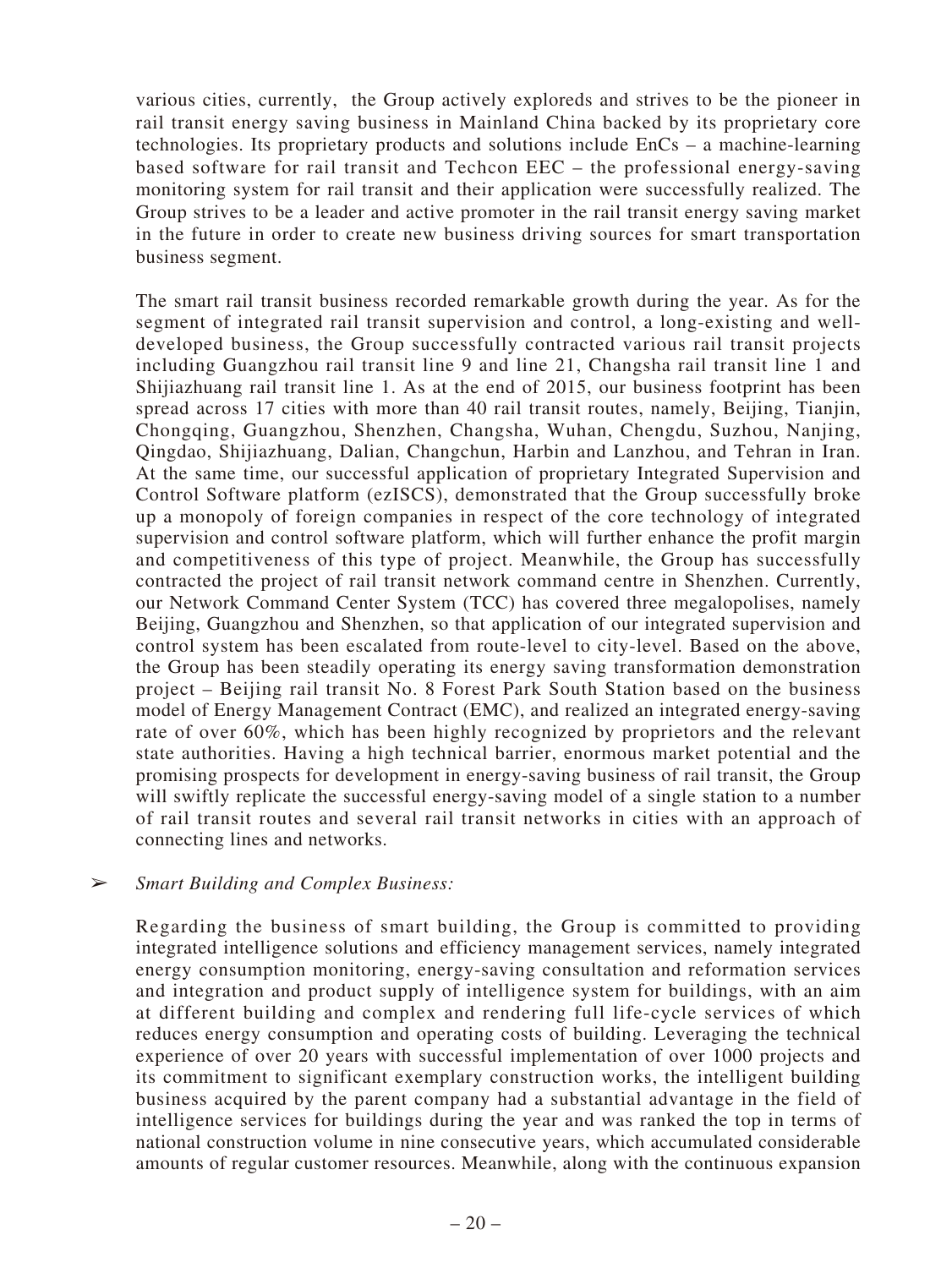of the research and development of the Group's core technology, and based on the successful completion of upgrade in the platform "arm" under our full proprietary exploration and research for years and its application to products of Techcon04 series during the period,Techcon EEC, the professional energy-saving monitoring system, continuously expanded its services, together with another upgrade of IBS proprietary software during the year and the breakthrough in research and development and successful application of "Huixin" ("慧芯") technology in energy storage project for buildings. The Group effectively combined technology with project experience as a strong support in accelerating the integrated energy saving business in the field of building and complex.

Subsequent to the success in the strategy which facilitated the pilot project of city-level building energy-saving reform in Chongqing, the Group has made a significant progress in Wuhan during the year. With the support of the loan from French Development Agency in the reforming progress of building energy-saving in Wuhan, the Group participated in and completed the construction of the energy consumption monitoring platform for 76 sizable public buildings and information access at the early stage and deepened its penetration in a series of services for building energy-saving reforms on several hospitals and school campuses at late stage, representing a market share of over 60%. By signing a strategic cooperation agreement with the government of Ningbo, the Group properly motivated the comprehensive development of smart green industry of Ningbo through pilot exemplary technology innovation. At the same time, the Group will seize the opportunity in the new model cities in respect of energy-saving reform driven by the 13th Five Year Plan in Mainland China with an aim at obtaining breakthroughs in Chongqing Phase 2 and some key cities in Shandong and Guangxi. During the year, the Group proactively explored and made attempts at "internet + energy" as well as the management, control and application of big data in energy consumption. The successful signing of the "Central Platform for Energy Consumption Data Analysis of Public Buildings" ("公共建築能耗數據分析中央級平台") project of the Ministry of Housing and Urban-Rural Development of the PRC has established the network hierarchy in terms of state, provincial, municipal and individual buildings to access energy consumption data of buildings. The Huiyun Intelligent Management Platform (慧雲智能 化管理平台) developed by the Group for Wanda Group has completed data access for 8 Wanda Plazas in the first batch and the Group will gradually conduct Huiyun Intelligent Management in other commercial property projects of Wanda in Mainland China. From a view of monitoring, management and control of building energy consumption, the Group strives to create new sources of growth for its future development and contributes its efforts on consistent standards and standardized development of the building energysaving industry by implementing big data collection, analysis, research as well as postapplication and development with its advantageous position in the industry while the projects are in operation.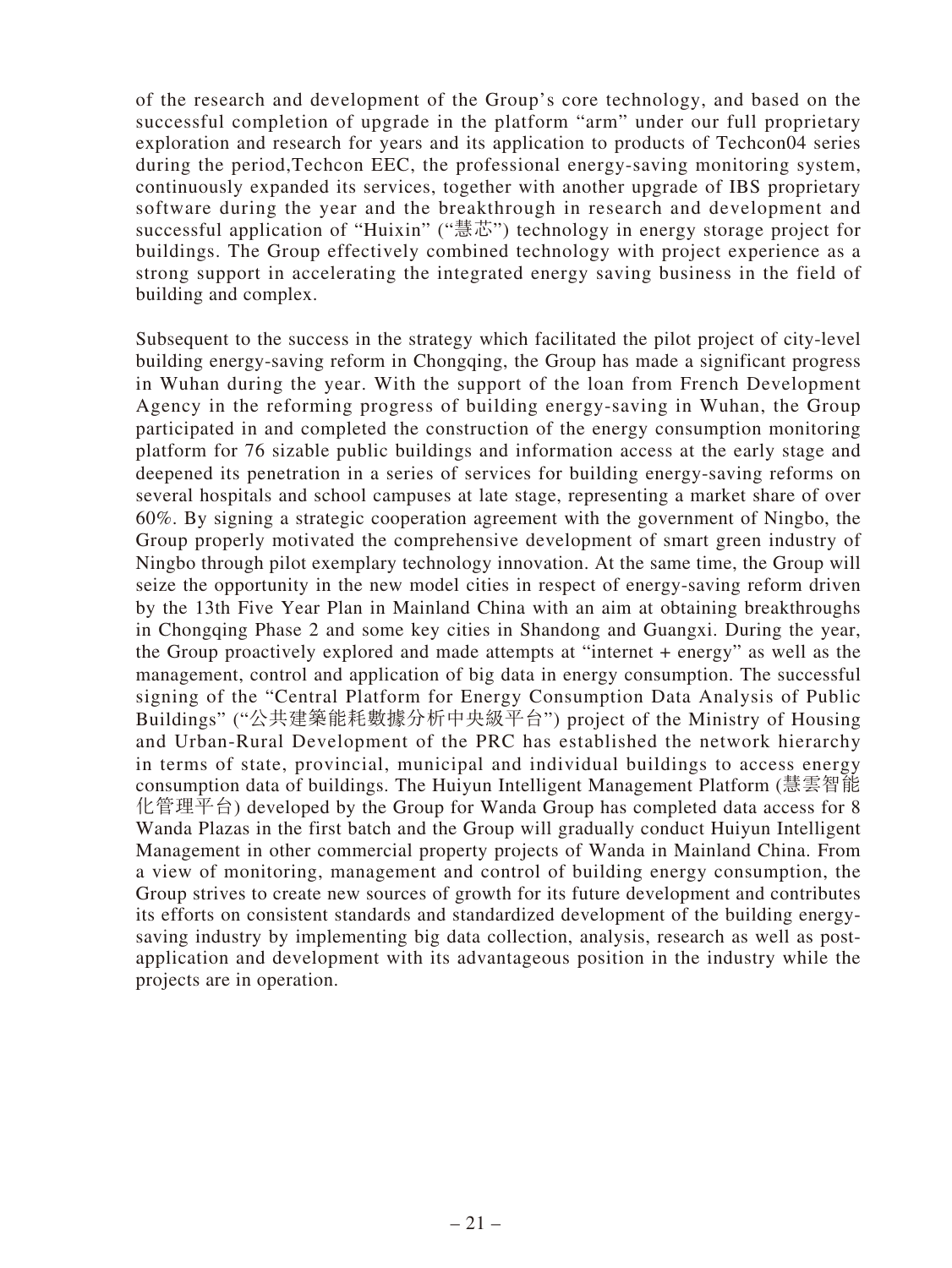### ➢ *Smart Energy Business:*

Following the rapid urbanization and the development of smart cities in Mainland China, centralized and efficient use of energy in the cities, particularly the cities of Northern China with centralized heating supply, winter heating supply network ("**heating network**") and intelligent heating supply source become integral parts of the urban integrated energy saving industry. Currently, the Group planned and enriched the industry landscape and expertise with a series of leading technologies such as regional energy planning, integrated utilization of industrial waste heat recovery technology, heat pump technology, independent temperature and humidity control technology and variable air rate technology applied in the energy cascade utilization as well as optimization and transformation of energy system throughout the energy production processes ("**source**"). All these technologies are extensively applied to respective projects with remarkable energy saving result. The Group possess self-owned core leading technologies such as heating network, heat monitoring and optimal regulation, distributed variable frequency heating technology, cooling and heating network balancing technology, combined multiheat sources heating technology through the acquisition of businesses and assets in relation to intelligent urban heating network under the parent company ("**network**"). The customers of intelligent heating network are across 12 provinces, municipalities and autonomous regions in Northern China covering heating area of nearly 800 million square meters. It is expected a substantial room for improvement in the future market with urbanization in Mainland China at a fast pace.

During the year, the Group continued to facilitate the development of intelligent heating network and energy saving projects with newly signed intelligent heating network projects in cities such as Chifeng, Taiyuan, Baoding, Wuhai and Xinxiang, while the heating network energy saving EMC projects originally in Taiyuan, Wuhai and Shenyang are operating steadily with a sustainable revenue contribution from energy-saving sector. In addition, the Group continued to consolidate its business development in waste heat recovery and reuse, and contracted with Guodian Jilin Jiangnan Thermal Power (國電 吉林江南熱電) and Dalian North Thermal Power (大連北方熱電) to conduct several sizable projects in respect of waste heat recovery and reuse during the year. Meanwhile, the Group actively facilitated the structural optimization and resource reorganization in relation to the smart urban heating business during the year. It strives to explore the full business synergies from energy generation, transportation and distribution as well as consumption in urban centralized heating supply aspects in order to offer "source, network and user" – integrated energy management services and build a solid foundation for enhancing the overall revenue of smart urban heating business by exploring sustainable operation model such as heating network hosting and franchise.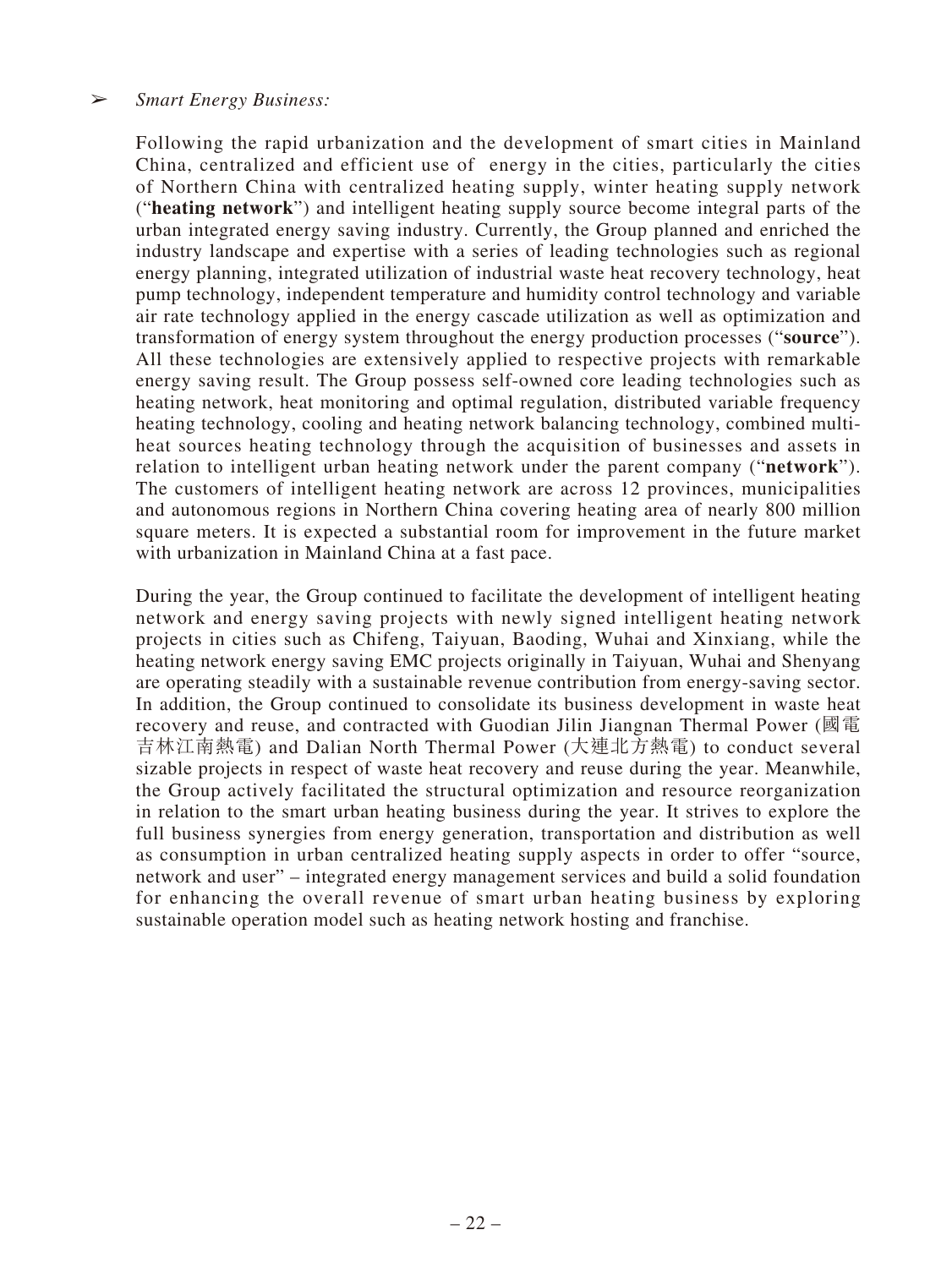# **Outlook**

Under the favorable conditions of increasingly strong awareness of and demand for energy saving and emission reduction, along with the strategy of prioritized energy saving and energy efficiency enhancement continuously and proactively promoted by the Chinese governments, Technovator will continue to seize historic opportunities and keep on expanding models, exploring markets, innovating technologies, integrating resources based on its own technologies, brand and advantageous resources so as to become a leader in Mainland China's urban energy-saving and an active promoter of industry development.

➢ *Promotion of Integrated Energy Saving Business with Support of a New Era Arising from the Development of the 13th Five Year Plan*

Year 2016 is a start of the "13th Five Year Plan" in Mainland China. The "13th Five Year Plan" outlines the development of service sector as the target, promotion of energy saving and environmental-friendly products, support of innovative technological equipment and service model, optimization of policy and mechanism, facilitating the growth of energy saving and environmental-friendly industry, implementation of energy saving actions and plans in public as well as full acceleration of energy saving in industry, construction, transportation and public institutions. The 2016 government work report also firmly indicates the full support of the development of advanced technologies in energy saving and environmental protection and the promotion of business model based on energy management contract (EMC). As a leading provider of integrated energy saving services, Technovator will actively respond to the needs and changes ahead and timely adjust business strategies and models. With a solid foundation of informatization and intelligence business, the Group will consolidate customer's demands and put more efforts on resource integration and marketing for energy saving in respective business segments. It will expedite its energy saving technology breakthroughs in all aspects as well as product innovation, promotion and application. In the future, the Group will quickly expand the markets and enhance profit margin by efforts on developing energy saving EMC model, promoting pilot projects and enhancing market share of its proprietary products. The Group will not only revitalize the existing market but also develop new major cities and more large-scale customers with quality. With major breakthrough in landmark projects, we shall explore scale-up development in mass projects in hope of achieving prosperous and fast development in various energy saving business areas such as smart transportation, smart building and complex as well as smart urban heating.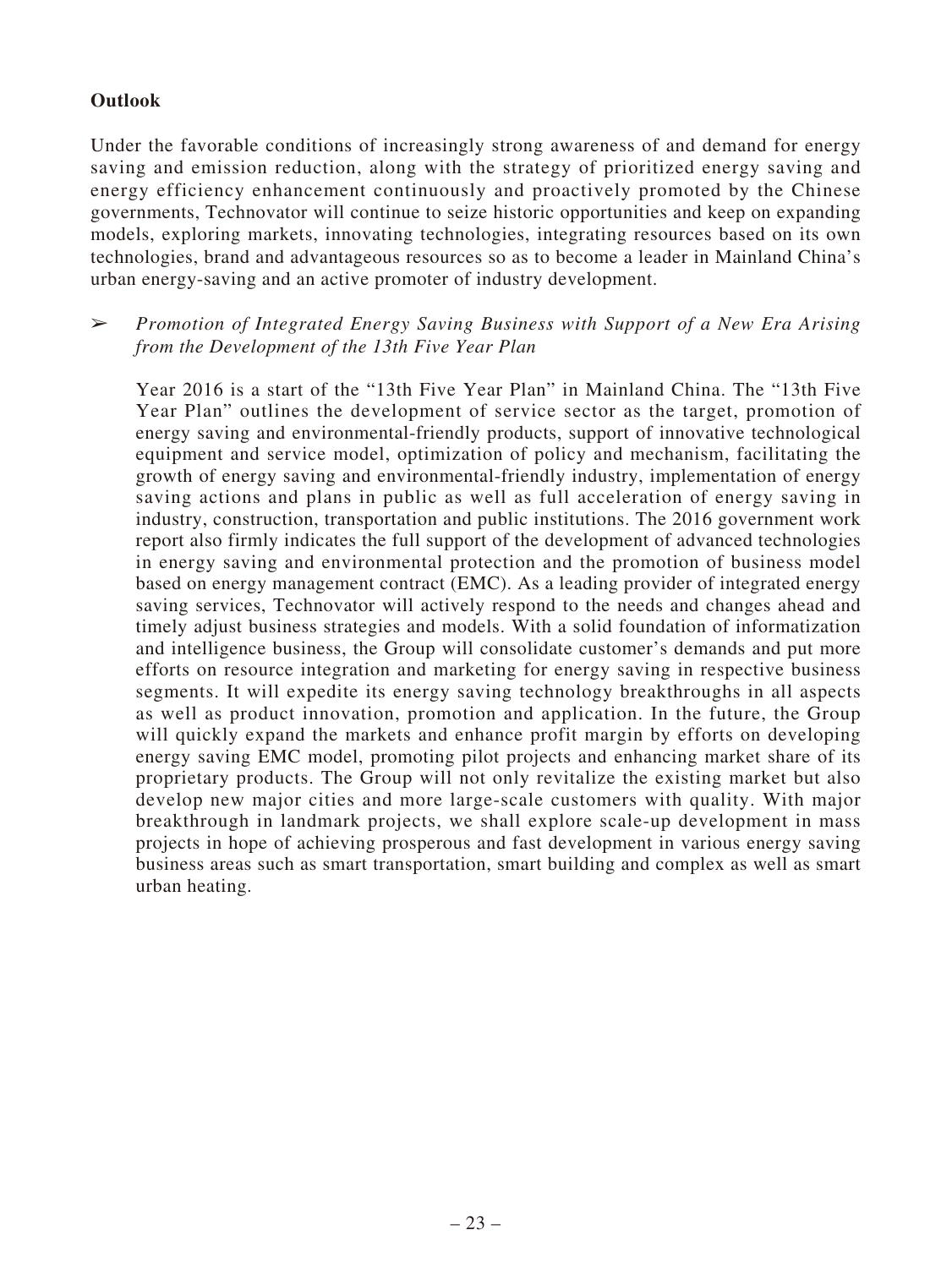# ➢ *Raising Investment in Technological Research and Development and Innovation, Facilitating Industrialization of Scientific Research Innovation*

Technovator's core competiveness and sustainability built on strong capabilities in independent research and development, innovation and industrialization of scientific research achievements. The Group has a strong fundamental research and development team and a research institute which is a corporation-based institute for building energysaving, comprising professionals specialized in electronics, computer software, automation control as well as heating, ventilation, and air conditioning. They have been contributing efforts on product and technological reform for the Group as well as the standardized development in building energy saving industry in years. Going forward, the Group will put much efforts on investing its proprietary hardware product series based on its newly upgraded platform "arm" under its research and development. With a stronger computing and processing ability, it is hoped that cost control could be achieved in a more flexible, efficient, convenient and cheaper way. The Group will also continue to strengthen the development in and upgrade of application software for major areas such as central air-conditioning control, E-Cloud, energy internet and regional power station so as to satisfy more complicated and diversified needs of customers as well as keep on consolidating and enhancing the market leading position in respect of autonomous technologies and products. Meanwhile, the Group will continue to work closely with top scientific research units in Mainland China including Tsinghua University and put more efforts on application-based research and development so as to apply the most advanced scientific and research achievements to the industry at a fast pace. We will create better revenue for the Group while dedicating ourselves to the technological reform for the energy saving industry.

### ➢ *Continuously seeking for Acquisition and Merger, Raising Shareholders' Value*

The acquisition of Distech Controls by the Group has become a successful demonstration of mutual benefits in respect of the Group and in the investment history of the industry,which accumulates valuable acquisition and merger experience for the Group. China is activating another reform on state-owned enterprises on a comprehensive basis, which leads to structural transformation and business adjustment for a number of stateowned enterprises, providing favorable historic acquisition opportunities for professional companies. Based on its industry leading advantage in respect of technologies, products and services, together with support of market-oriented system and flexible and effective incentive mechanism, and relying on the brand name influence of THTF and Tsinghua University as well as the strength of financing market, Technovator is well positioned to have a head start throughout such reform. The Group will realize bilateral expansion in the industry chain and leaping development through effective acquisition and merger, and contribute to the Group arms at achieving growth of overall revenue and raising profit margin so as to create greater value for shareholders.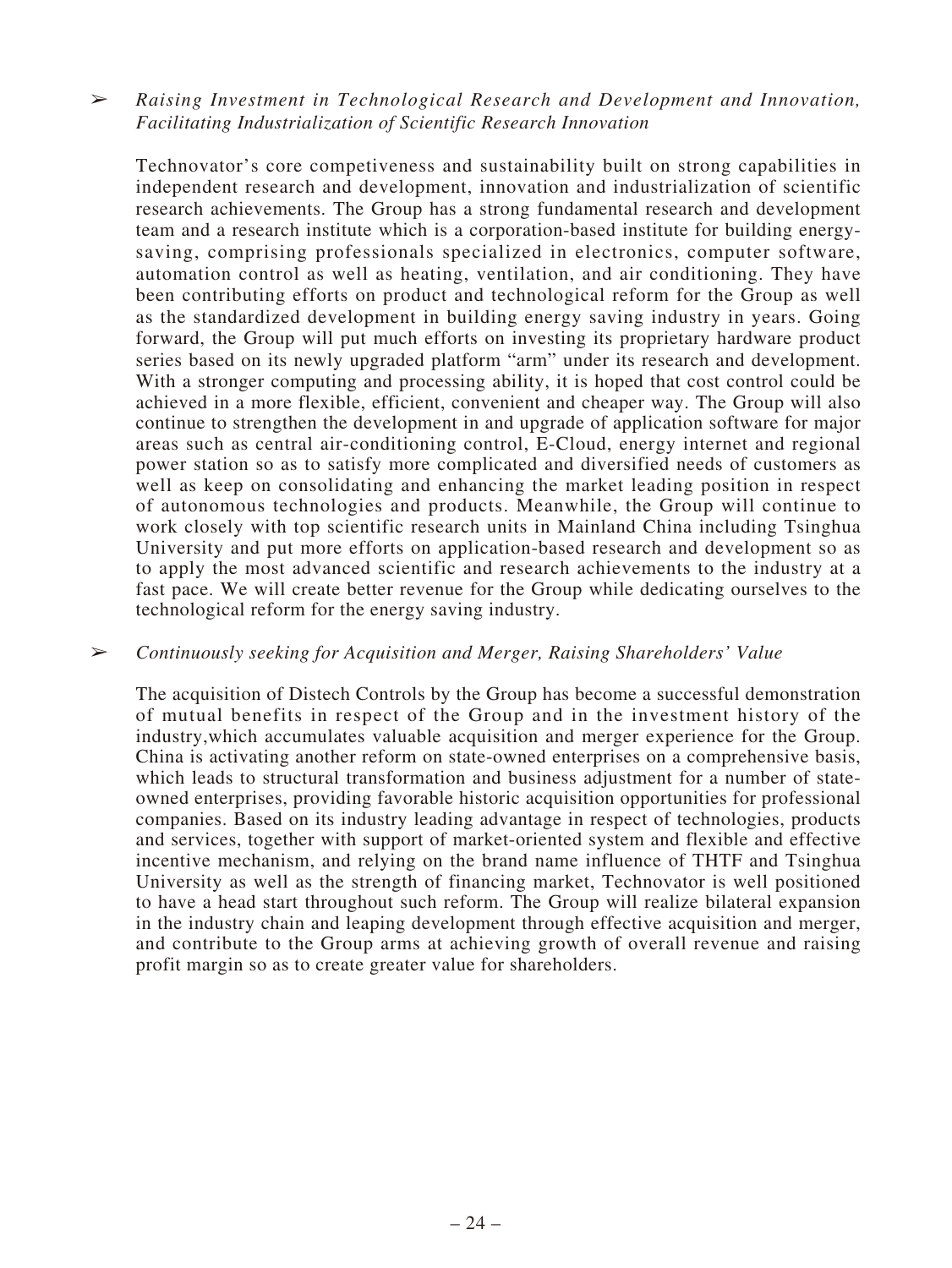# **FINANCIAL REVIEW**

During the year, the Group completed the acquisition of intelligence business of its parent company, Tongfang and disposal of its overseas subsidiary in Canada. Subsequently, the Group integrated its resources and reclassified its business segments into three major segments including smart transportation, smart building and complex and smart energy, providing the customers with smart energy management products, solutions and integrated services throughout their full life cycles.

Also, the revenue and profit contribution from our subsidiary in Canada during the period and the gain on disposal amounted to approximately CAD\$122 million (equivalent to approximately RMB585 million) have been presented in the discontinued operation segment.

The financial review below is classified into continuing operation and discontinued operation segments.

### **Continuing operation**

As the intelligence business acquired from the parent company by the Group during the year is attributed to the business combination under common control, the financial statements were restated to include its results in accordance with the accounting policy of the Group. Therefore, all financial figures of the Group in 2014 were restated. The review below is data and analysis based on the restatement unless otherwise specified.

### *Revenue*

The continuing operation of the Group contributed a net revenue of approximately RMB1,692.6 million for 2015, increased by approximately RMB299 million as compared to the net revenue of the Group as restated for 2014 of approximately RMB1,394.3 million. On the basis of restatement, the Group recorded a year-on-year increase of 21.4% in net revenue for 2015.

### *Revenue by business segments*

During the year, the Group completed the acquisition of intelligence business of its parent company and disposal of its overseas subsidiary in Canada. Subsequently, the Group integrated its resources and reclassified its business segments into three major segments including smart transportation, smart building and complex and smart energy, providing the customers with smart energy management products, solutions and integrated services throughout their full life cycles.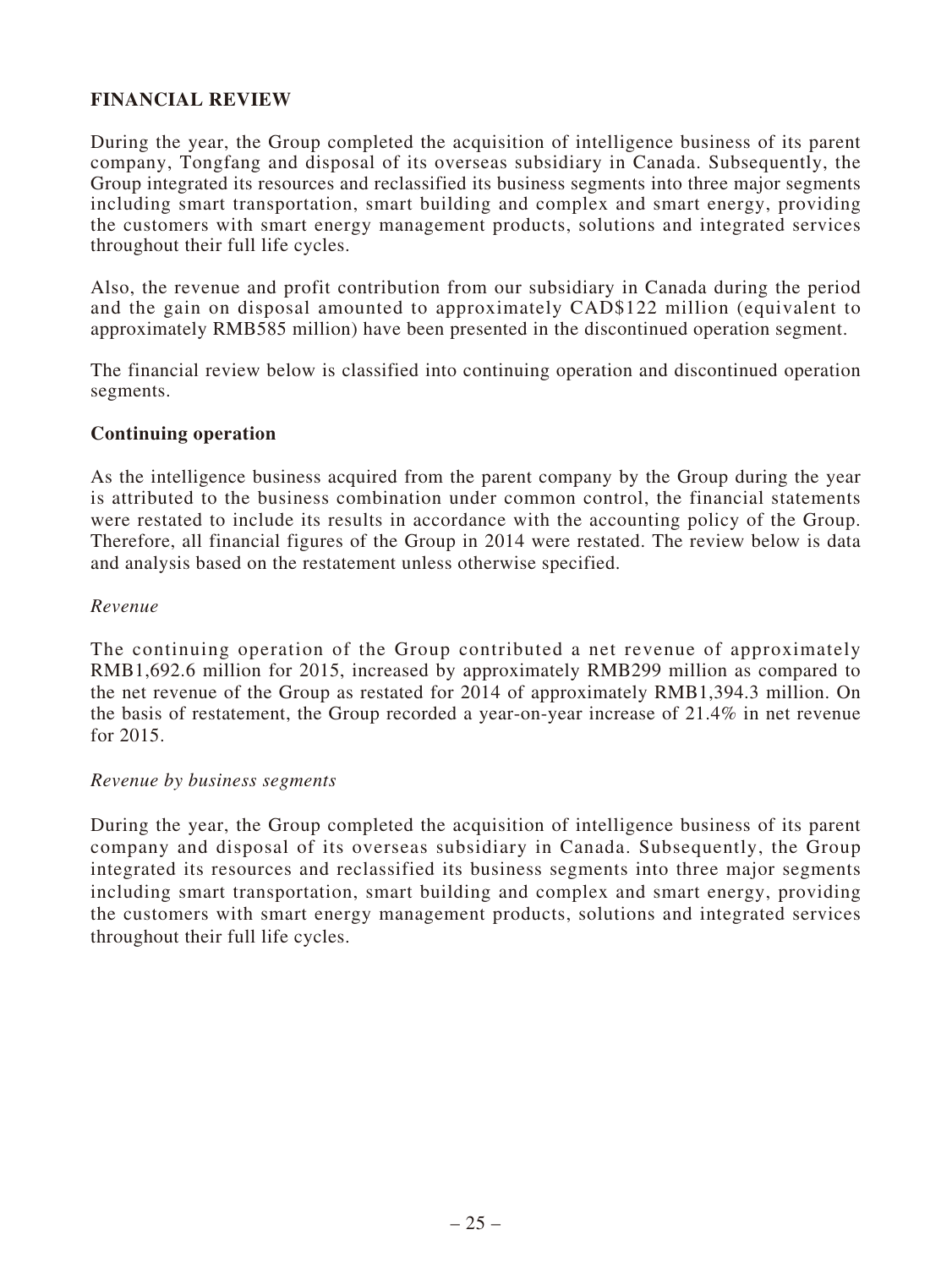Also, the revenue contributed from our subsidiary in Canada during the period and the gain on disposal amounted to approximately CAD\$122 million (equivalent to approximately RMB585 million) are attributed to the discontinued operation segment. As such, they are not presented in the continuing operation segment.

The table below sets out our revenue by business segments for the periods indicated after reclassification of business segments.

| 2015                 |         |                               |         |            |
|----------------------|---------|-------------------------------|---------|------------|
|                      | $%$ of  |                               | $%$ of  |            |
| Revenue<br>(RMB'000) | revenue | Revenue<br>( <i>RMB</i> '000) | revenue | Comparison |
| 626,755              | $37\%$  | 234,775                       | 17%     | $>100\%$   |
| 734,440              | $43\%$  | 817,944                       | 59%     | $(10.2\%)$ |
| 331,429              | $20\%$  | 341,627                       | 24%     | $(3.0\%)$  |
| 1,692,624            | $100\%$ | 1,394,346                     | 100%    | 21.4%      |
|                      |         |                               | 2014    | (Restated) |

### *Smart transportation*

Revenue from smart transportation business segment substantially increased by 1.7 times, from approximately RMB234.8 million for 2014 to approximately RMB626.8 million for 2015, representing an increase of proportion of revenue from 17% to 37%, which contributed strong momentum for the Group's business growth. The demand for rail transit intelligence market in China continued to increase steadily in recent years. The market share and competitiveness of the Group keep on improving, resulting in a rapid growth in smart transportation business. During the year, the Group won contracts for various routes in the rail transit intelligence project in Qingdao, Shijiazhuang and Tianjin as well as the network command center of rail transit in Shenzhen. It also successfully facilitated the implementation of rail transit intelligence projects in cities such as Suzhou, Wuhan, Guangzhou, Changsha and Beijing.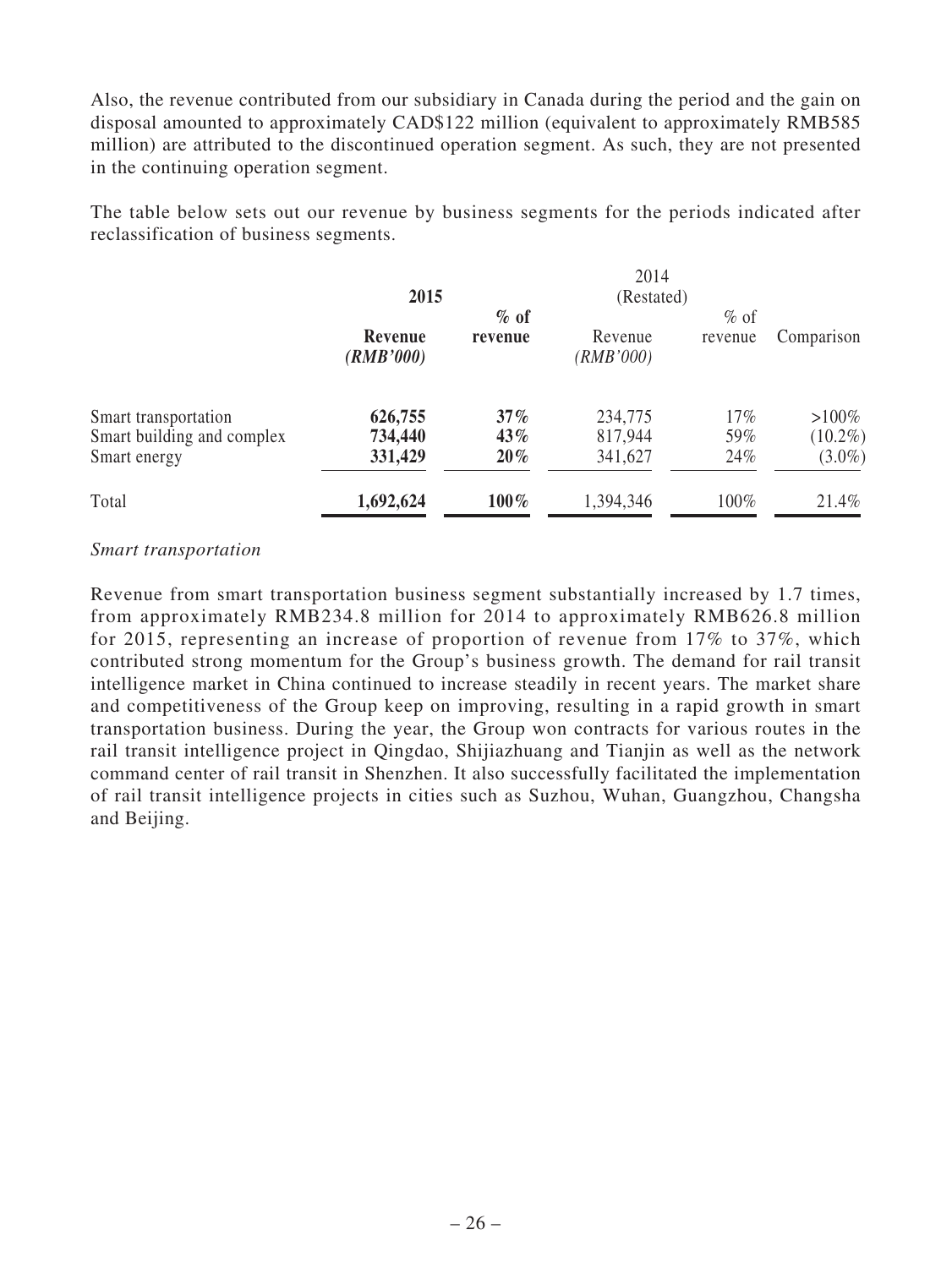### *Smart building and complex*

Revenue from smart building and complex business segment slightly decreased by 10.2%, from approximately RMB817.9 million for 2014 to approximately RMB734.4 million for 2015. The decrease in revenue was due to the slowing growth of fixed assets investment in China, effects of continuous decrease in property investment, the decrease in bidding and tender of engineering projects in building intelligence industry, intense competition in the industry and decrease in profit margin of traditional building intelligence industry. However, upon entering into "**new norm**" for the development of building intelligence industry, the Group proactively optimized and adjusted its business portfolio, gradually transforming from a traditional building intelligence business to one which focuses on autonomous and core products and energy saving services and creates competitive advantages in differentiation based on the core technologies. The urban building energy saving transformation continued to progress smoothly in Chongqing, Wuhan and Ningbo. The Group successfully facilitated the implementation of eight projects of Huiyun Intelligent Management System of Wanda Plaza (萬達廣場慧雲智能化管理系統), signed contracts for several important projects such as Pilot Test of National Energy Internet service project of Suzhou Industrial Park (蘇州工業園國家 級能源互聯網試點服務項目) and Central Platform for Energy Consumption Data Analysis of Public Buildings project of the Ministry of Housing and Urban-Rural Development of PRC. Meanwhile, the traditional building intelligence business of the Group is based on data center, high-end hotels, hospitals and intelligent zones in order to lay a solid foundation for further revitalization of customers' resources and identification of demands for customers' subsequent energy saving transformation in the future. During the year, the Group successively completed large-scale projects of quality customers such as IDC equipment room of Baidu International Building (百度國際大廈), Talent Innovation and Entrepreneurship Base of China Huaneng (中 國華能人才創新創業基地) and the equipment room of Petrochina Lanzhou Building (中國石 油蘭州大廈).

### *Smart energy*

Revenue from smart energy business segment decreased slightly by 3.0%, from approximately RMB341.6 million for 2014 to approximately RMB331.4 million for 2015. The decrease was mainly due to the Group's anticipation that the industrial waste heat recovery business is likely to be continuously affected by macro-economic environment factors, which in turn maintains a relatively low business operation rate, affecting the revenue rate of waste heat recovery EMC project. Therefore, the Group proactively adjusted the development focus of the smart energy saving business and duly reduced the investment in waste heat recovery EMC project to address project risks. The Group refocused on the capability of using waste energy recovery ("**source**") and the core capability of centralized heating network of the Group ("**network**") as well as resource integration so as to offer "source, network and user" – integrated and comprehensive energy management services in the field of centralized heating network intelligence energy saving for enhancing the overall revenue of smart energy saving business in the future.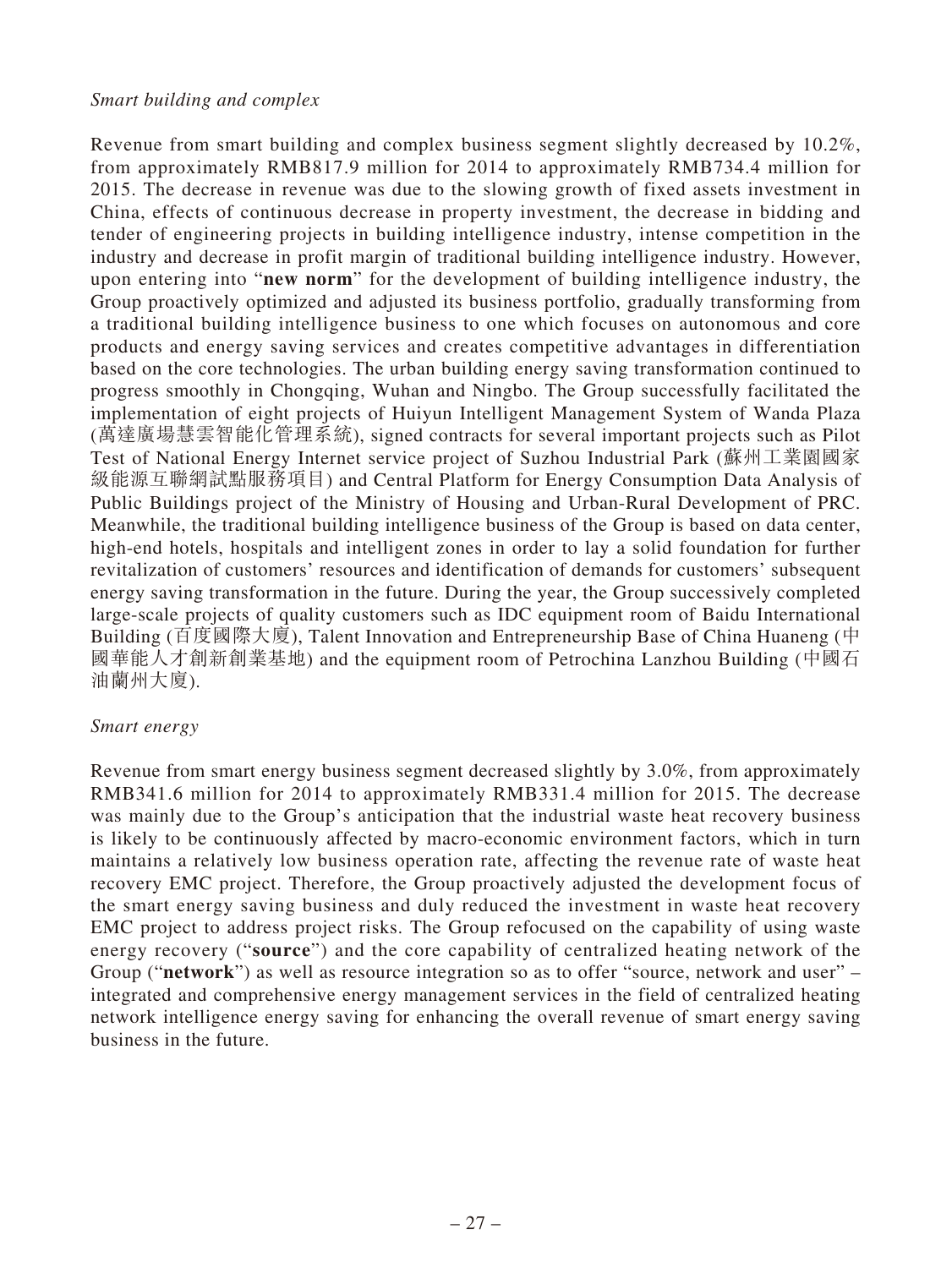# *Cost of sales*

Cost of sales increased by approximately 26.8%, from approximately RMB1,023.1 million for 2014 to approximately RMB1,297.1 million for 2015. The increase was due to the increase in project revenue resulting in a corresponding increase in costs. The increase in cost of sales was higher than the increase in revenue due to the decrease in gross profit margin. (Please refer to the analysis of gross profit)

# *Gross profit*

Gross profit increased by approximately RMB24.3 million, from approximately RMB371.2 million for 2014 to approximately RMB395.5 million for 2015. Gross profit margin decreased by 3.2 percentage points, from approximately 26.6% for 2014 to approximately 23.4% for 2015. In particular, the gross profit margin of the smart transportation business segment increased while the gross profit margin of the smart energy business segment maintained at a steady level, and there was a substantial decrease in the gross profit margin of intelligent building segment. The decrease in gross profit margin of intelligent building segment was primarily due to the decrease in bidding and tender of engineering projects in its traditional building intelligence business and the effect of intense competition in the industry, resulting in a decrease in the gross profit margin of the project. On the other hand, following the transformation of the Group's business, part of the income was driven by increased EMC projects and was recognised as other revenue (as shown in the analysis of other revenue below).

# *Other revenue*

Other revenue substantially increased by approximately RMB33.8 million, from approximately RMB24.7 million for 2014 to approximately RMB58.5 million for 2015. It was mainly due to the increase of RMB7.2 million of subsidy from EMC projects for building energy saving in Chongqing, increase of approximately RMB5.2 million from the interest income of EMC projects and the increase of RMB15.1 million of investment gain derived from the BT project in Karamay.

# *Other net gain*

Other net gain increased from approximately RMB1.3 million for 2014 to approximately RMB1.9 million for 2015. It was mainly due to the effect of change in exchange rate on cash deposit denominated in foreign currency.

# *Selling and distribution costs*

Selling and distribution costs slightly increased by 3.4%, from approximately RMB68.0 million for 2014 to approximately RMB70.3 million for 2015. The increase was mainly due to an increase of approximately RMB1.8 million in staff cost of the Group. However, the proportion of selling and distribution costs to revenue decreased by 0.7 percentage points, from 4.9% for 2014 to 4.2% for 2015. It was due to effective cost control implemented by the Group and the effect of operating leverage.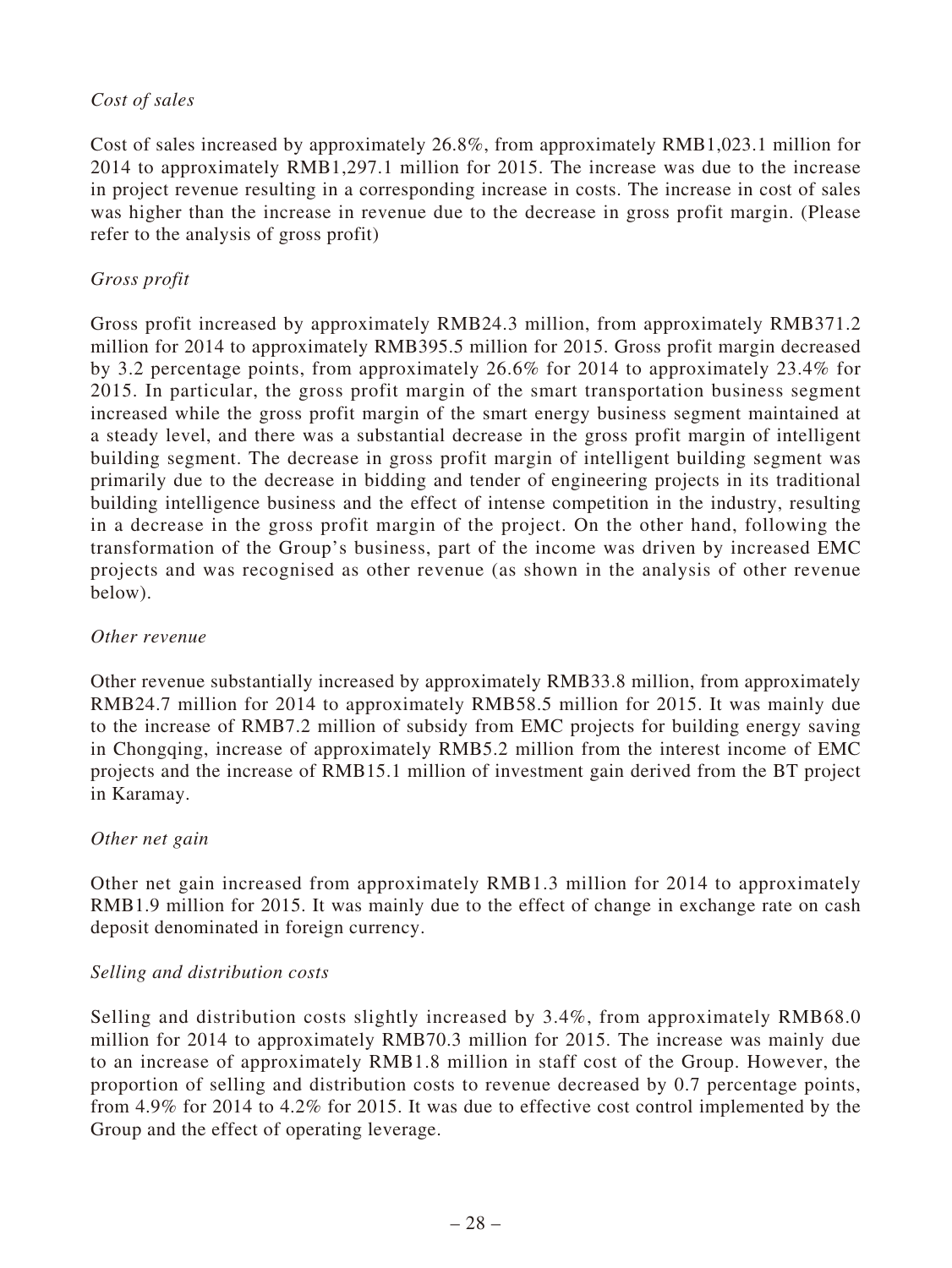### *Administrative and other operating expenses*

Administrative and other operating expenses increased by 32.3%, from approximately RMB109.0 million for 2014 to approximately RMB144.2 million for 2015. The increase was primarily due to the cautious anticipation that as certain waste energy recovery EMC projects of the smart energy business segment will be maintained at a low level of business operation rate in the future under the current macro-economic and sluggish industry condition, the Group decided to proactively optimize asset structure during the year, resulting in a provision of impairment loss on assets of approximately RMB28.0 million. Meanwhile, the one-off professional service fees for business acquisition amounted to approximately RMB5.1 million during the year. Thus, the proportion of administrative and other operating expenses to revenue increased by 0.7 percentage points, from 7.8% for 2014 to 8.5% for 2015.

# *Finance costs*

Finance costs increased by 55.7%, from approximately RMB22.3 million for 2014 to approximately RMB34.8 million for 2015. The increase was mainly due the increase in the average balance of loans of the Group.

### *Income tax*

Income tax decreased by 48.9%, from approximately RMB41.8 million for 2014 to approximately RMB21.4 million for 2015. It was mainly due to the entitlement to a software company tax concession policy with a two-year tax exemption and a three-year 50% deduction for software companies of the Group during the year. During such tax exemption period, tax reduction of approximately RMB12.5 million was recorded while tax refund of approximately RMB6.2 million was obtained. This led to a decrease of overall effective tax rate from approximately 21.1% to 10.3% for the Group, resulting in a substantial drop in income tax expenses.

# *Profit for the year*

Profit for the year of continuing operation increased by 18.7%, from approximately RMB156.1 million for 2014 to approximately RMB185.3 million for 2015. Net profit ratio slightly decreased by 0.3 percentage points, from 11.2% to approximately 10.9%.

However, as shown by the foregoing analysis, the provision of impairment loss on assets of the Group during the year amounted to approximately RMB28.0 million and the one-off professional service fees for business acquisition of approximately RMB5.1 million are both one-off expenses. If excluding the effects of related factors, the adjusted profit for the year of continuing operation is approximately RMB218.5 million, representing a year-on-year increase of approximately 40.0%, while the adjusted net profit ratio is approximately 12.9%.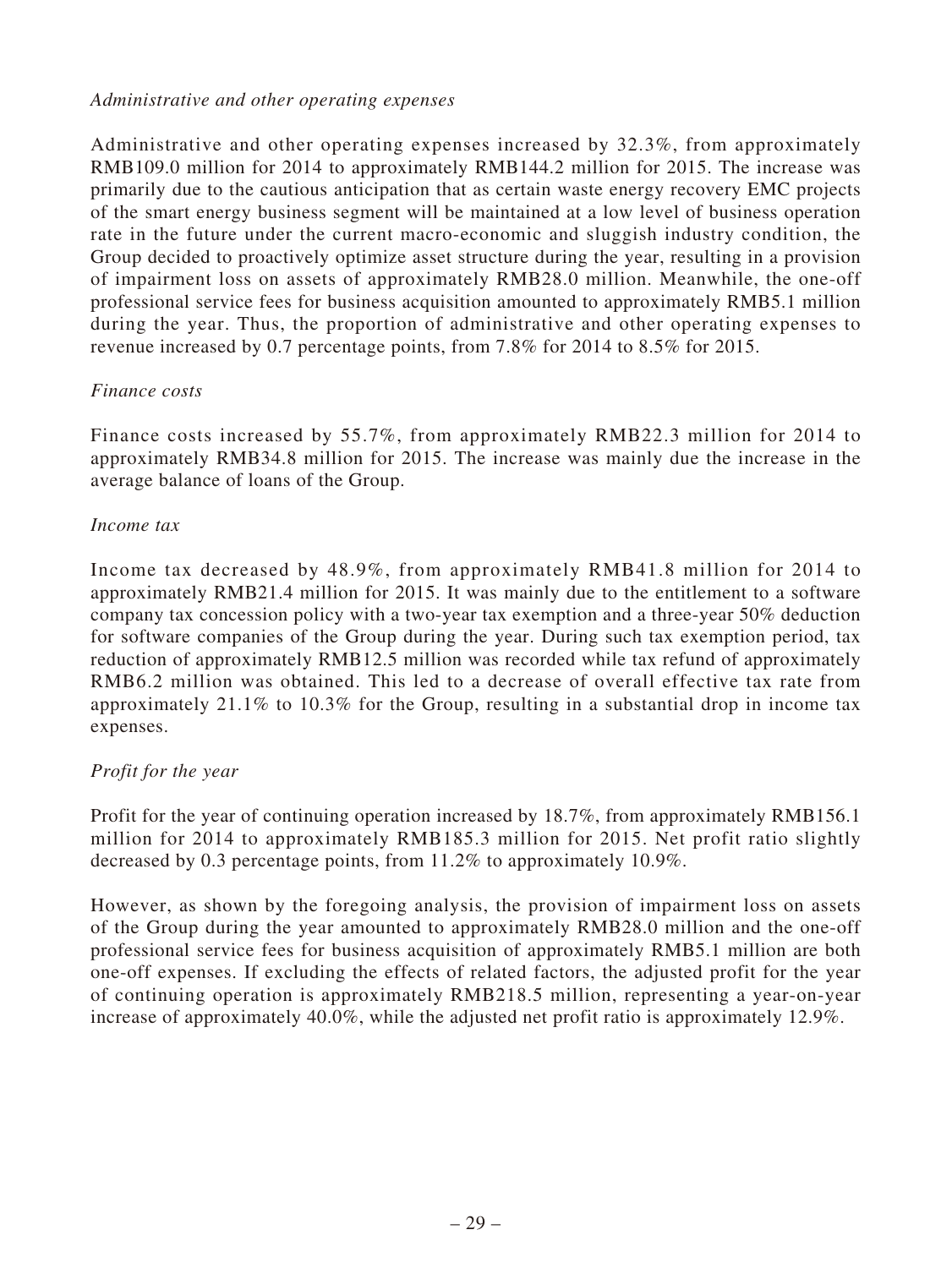# **Discontinued operation**

During the year, the Group completed the disposal of its overseas subsidiary in Canada. The contribution of the subsidiary in Canada during the period and the gain on disposal are both attributed to the discontinued operation of the Group. The profit for the year of the discontinued operation substantially increased by approximately 13.6 times, from approximately RMB41 million for 2014 to approximately RMB599 million for 2015. It was mainly benefited from the gain on disposal amounting to approximately CAD\$122 million (equivalent to approximately RMB585 million).

In conclusion, the profit for the year of the Group as a whole (including continuing operations and discontinued operation) substantially increased by 3.0 times, from approximately RMB197.0 million for 2014 to approximately RMB784.6 million for 2015. The profit attributable to equity shareholders of the Company substantially increased by 3.2 times from approximately RMB184.5 million in 2014 to approximately RMB778.9 million in 2015. The basic earnings per share substantially increased by 2.6 times to RMB1.0680 as compared to last year (2014: RMB0.2959) while diluted earnings per share substantially increased by 2.8 times to RMB1.0092 as compared to last year (2014: RMB0.2677).

### *Working capital and financial resources*

The following table sets forth the Group's current assets and liabilities as of the dates indicated:

|                                           | 2015<br>(RMB'000) | 2014<br>(RMB'000)<br>(Restated) |
|-------------------------------------------|-------------------|---------------------------------|
| Inventories                               | 283,762           | 186,000                         |
| Trade and other receivables               | 1,212,817         | 926,583                         |
| Trade and other payables                  | 1,459,534         | 855,875                         |
| Average inventories turnover days         | 50                | 49                              |
| Average trade receivables turnover days * | 175               | 168                             |
| Average trade payables turnover days *    | 175               | 182                             |

\* The calculation of turnover days excluded other receivables, other payables and related party amounts.

The Group's inventories increased from approximately RMB186.0 million as at 31 December 2014 to approximately RMB283.8 million as at 31 December 2015, which was primarily due to the increase in inventory caused by the rapid increase in smart transportation business. The average inventories turnover days of the Group generally maintained at approximately 50 days in order to accommodate the Group's inventory management policy.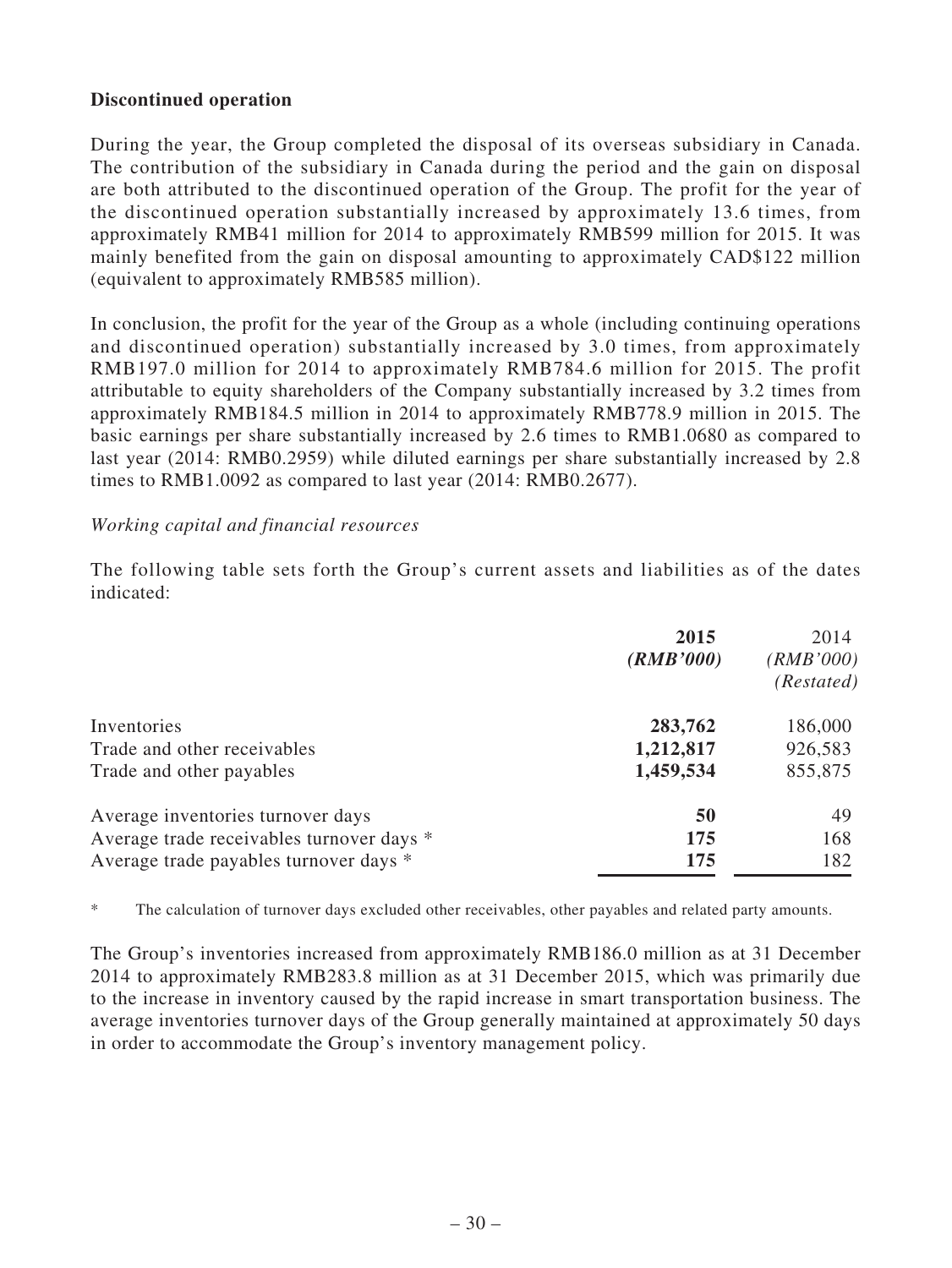The Group's trade and other receivables increased from approximately RMB926.6 million as at 31 December 2014 to approximately RMB1,212.8 million as at 31 December 2015, which was due to the continuous expansion of the Group's business resulting in the corresponding increase in trade receivables of RMB198.2 million (among which smart transportation segment increased by RMB140 million) and an increase of approximately RMB70 million in other receivables due to the escrow amount of the consideration for the disposal of a subsidiary in Canada. The Group's average trade receivables turnover days increased slightly from approximately 168 days for 2014 to 175 days for 2015, which was in line with the Group's credit terms granted to the customers.

The Group's trade and other payables increased from approximately RMB855.9 million as at 31 December 2014 to approximately RMB1,460.0 million as at 31 December 2015, which was due to the remaining consideration payable for the business acquired from the parent company resulting in a substantial increase of RMB457.8 million and the continuous expansion of the Group's business resulting in the corresponding increase in trade payables (among which smart transportation segment increased by RMB70 million). Benefited from the good track record of the Group, the suppliers offered decent credit terms. The Group's average trade payables turnover days decreased slightly from approximately 182 days for 2014 to 175 days for 2015, which could be well addressed by the Group so that it could offer more favorable credit terms to its customers.

# *Liquidity and financial resources*

During 2015, the Group has financed its operations primarily through cash flow from operations and bank borrowings. In addition, as the Group completed share placing and disposal of a subsidiary in Canada, which provided the Group with sufficient net cash inflow from financing and investment. As at 31 December 2015, the Group had approximately RMB1,261.9 million in cash and cash equivalents, accounting for 62.9% of the Group's net assets. The proceeds is planned to use as the Group's normal working capital, and/or payment of the remaining balance of the related business acquired from the parent company, and/or future acquisition, and/or repayment of loans according to the financing cost in the market and the Group's demand at its discretion. The Group's cash and cash equivalents consist primarily of cash in the banks and on hand and deposits that are readily convertible into known amounts of cash.

As of 31 December 2015, the Group's indebtedness consisted of short-term bank loan of approximately RMB276.7 million with an average annual interest rate of 5.78% and longterm borrowing of approximately RMB168.7 million with an average annual interest rate of approximately 5.68%. The decrease in the Group's indebtedness in 2015 was mainly due to the repayment of a short-term bank loan by the Group in December 2015 amounted to approximately RMB110 million with high annual interest rate.

As of 31 December 2015, the Group's debts were primarily bank loans and borrowings denominated in RMB. Cash and cash equivalents were primarily cash and bank deposits denominated in RMB, CAD, U.S. dollars, HKD and SGD and deposits that are readily convertible into known amounts of cash.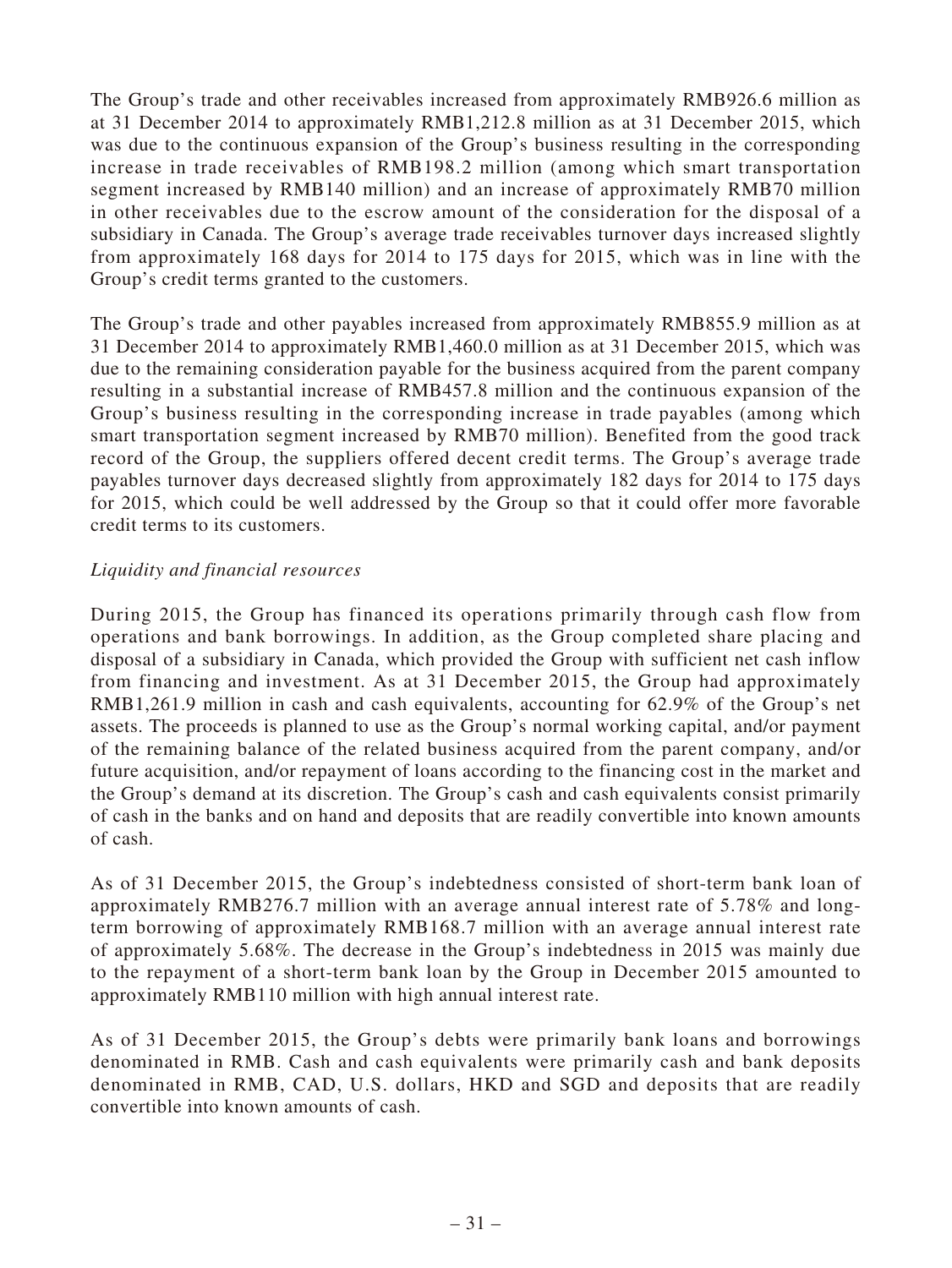As of 31 December 2015, the net cash of the Group was approximately RMB816.5 million (2014: net liabilities of approximately RMB170.7 million). Gearing ratio, defined as loans and borrowings divided by total assets, was approximately 11.2% (2014: approximately 21.4%).

## *Pledge of assets*

As at 31 December 2015, the Group had no pledge of assets.

### *Contractual obligation and capital commitments*

The following table sets forth the Group's non-cancellable operating lease commitments as at 31 December 2015 and 2014. The Group's operating lease commitments relate primarily to its leases of office spaces, workspaces and machinery.

|                                 | 2015<br>(RMB'000) | 2014<br>(RMB'000)<br>(Restated) |
|---------------------------------|-------------------|---------------------------------|
| Within 1 year                   | 10,808            | 12,018                          |
| After 1 year but within 5 years | 13,599            | 21,554                          |
|                                 | 24,407            | 33,572                          |

Capital commitments outstanding at 31 December 2015 and 2014 not provided for in the financial statements were as follows:

|                | 2015<br>(RMB'000) | 2014<br>(RMB'000)<br>(Restated) |
|----------------|-------------------|---------------------------------|
| Contracted for | 304,461           | 210,170                         |

### *Contingent liabilities*

As at 31 December 2015, the Group did not have any material contingent liabilities.

### *Off-balance sheet arrangements*

The Group does not have any special purpose entities that provide financing, liquidity, market risk or credit support to it or engage in leasing, hedging or research and development services with it. The Group has not entered into any derivative contracts that are indexed to the shareholders of the Group (the "**Shareholders**") and classified as Shareholders' equity, or that are not reflected in its financial statements. Moreover, the Group does not have any retained or contingent interest in assets transferred to an unconsolidated entity that services as credit, liquidity or market risk support to such entity.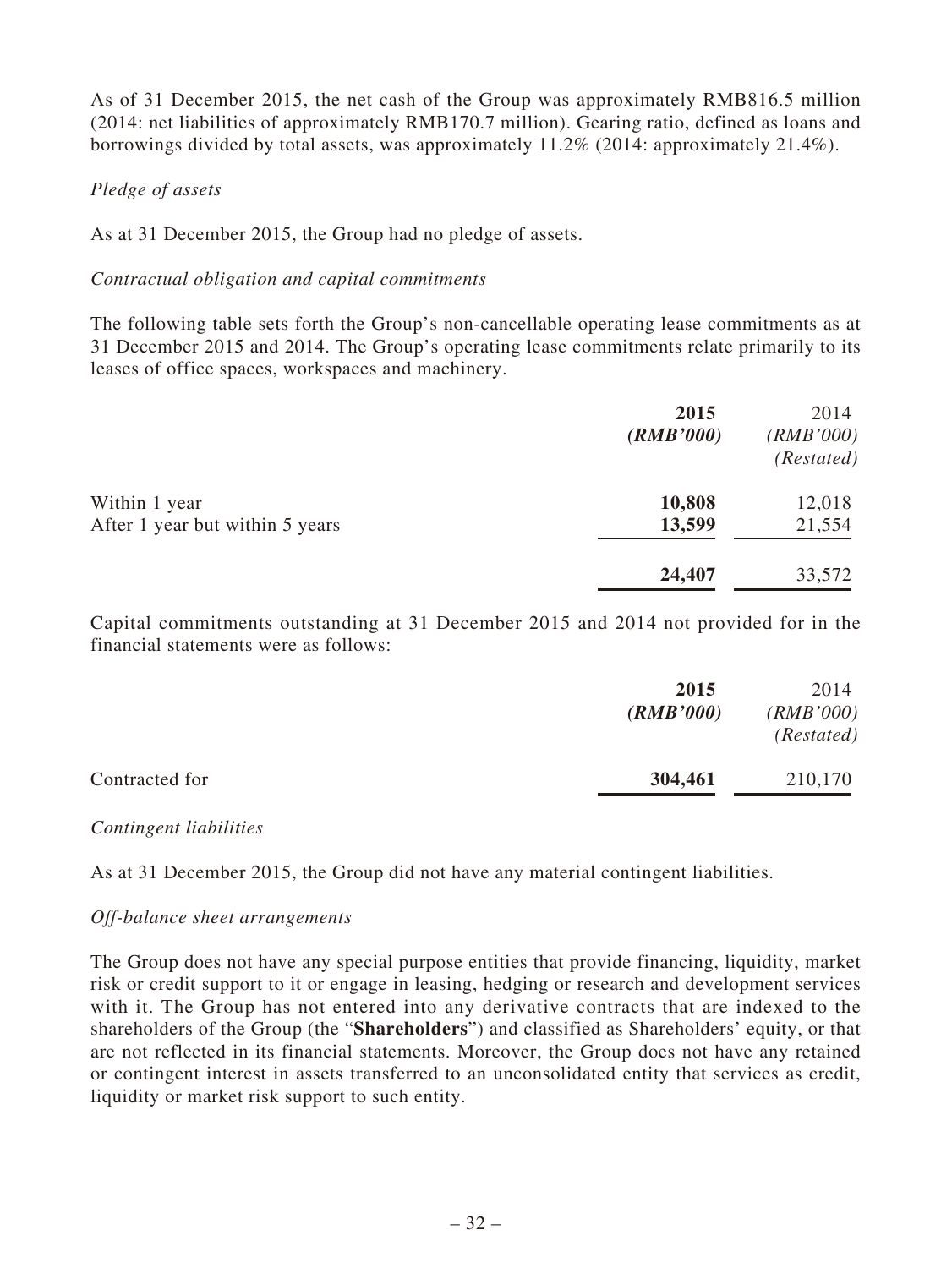## *Employment, training and development*

As at 31 December 2015, the Group had a total of 637 employees, representing a decrease of 21% compared to 806 employees as at 31 December 2014. It is mainly due to the decrease in overseas employees in relation to the disposal of a subsidiary in Canada by the Group during the year. Total staff costs for 2015 slightly increased to approximately RMB126.3 million from approximately RMB122.8 million for the year ended 2014.

As a matter of policy, employees of the Group are remunerated based on their performance, experience and prevailing industry practices, with all compensation policies and packages reviewed on a regular basis.

The Group provides training to its employees on a regular basis to keep them abreast of their knowledge in the Group's products, technology developments and market conditions of its industry. The Group also provides additional training for each new product launch so to facilitate its frontline sales staff's sales and orientation efforts. In addition, the Group's senior management also participates in conferences and exhibitions to deepen their knowledge in the industry.

### *Material acquisitions and disposals*

On 8 March 2015 (Montreal Time), the Company and (i) 1028665 B.C. Ltd., a subsidiary of Acuity Brands, Inc. (as the purchaser), (ii) Acuity Brands Lighting, Inc. (as the purchaser's parent), (iii) Distech Controls (being the Target), and (iv) all shareholders of the Target, including the Company (other than Samsung) (as the sellers), entered into an agreement for the disposal to the purchaser of all of the issued and outstanding shares in the share capital of the Target held by the sellers as of the date of agreement. On 1 September 2015 (Montreal Time), the Company completed disposal and obtained the proceeds from disposal in accordance with the terms and conditions of the agreement regarding the disposal of the shares of Distech Controls. After the completion of disposal, Distech Controls ceases to be a subsidiary of the Company.

On 28 July 2015, the Company entered into an agreement with Tongfang through Technovator Beijing and Tongfang Energy Saving, the wholly-owned subsidiaries of the Company, in relation to the acquisition of the related businesses providing intelligence integrated solutions which center around supervision and control systems in the fields of intelligent rail transit, intelligent building and intelligent urban heating network of the parent company (including Technovator Beijing Agreement and Tongfang Energy Saving Agreement). The Company has completed the disposal in accordance with the terms and conditions of the agreement.

Save as disclosed above, for the year ended 31 December 2015, the Group did not make any other material acquisition or disposal of subsidiaries or associates.

### *Significant investment*

For the year ended 31 December 2015, the Group had no significant investment.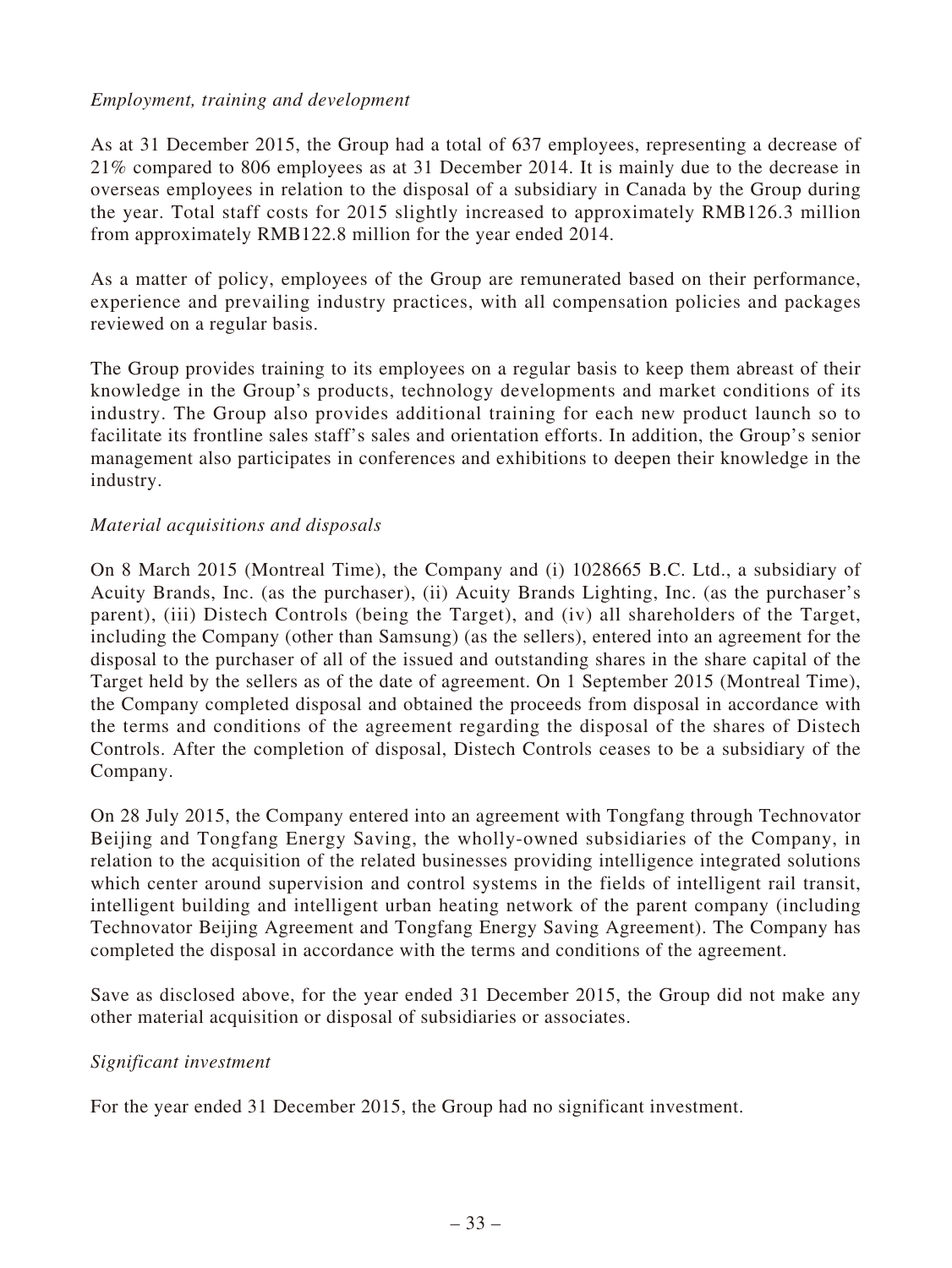# **CORPORATE GOVERNANCE**

Throughout the year ended 31 December 2015, the Company complied with all code provisions and, where appropriate, adopted the recommended best practices as set out in the Corporate Governance Code in Appendix 14 to the Main Board Listing Rules.

# **MODEL CODE FOR SECURITIES TRANSACTIONS OF DIRECTORS OF LISTED ISSUERS ("MODEL CODE")**

The Company has also adopted the Model Code set out in Appendix 10 of the Rules Governing the Listing of Securities on The Stock Exchange of Hong Kong Limited ("**Listing Rules**") effective since its adoption by the Company from 8 September 2011 and throughout the year ended 31 December 2015 as its code of conduct regarding securities transactions by the Directors. Having made specific enquiry with all Directors of the Company, all Directors confirmed that they have complied with the required standard set out in the Model Code and its code of conduct regarding directors' securities transactions during the year ended 31 December 2015.

### **PURCHASE, SALE OR REDEMPTION OF THE COMPANY'S LISTED SECURITIES**

On 28 April 2015, Resuccess Investments Limited ("**Resucess**"), the Company and Shenyin Wanguo Securities (H.K.) Limited (the "**Placing Agent**") entered into a placing and subscription agreement, pursuant to which the Placing Agent placed 128,994,000 ordinary shares of the Company ("**Shares**") held by Resuccess to independent placees at the placing price of HK\$5.95 per Share (the "**Placing**"), and Resuccess subscribed for, and the Company allotted and issued to Resuccess, 128,994,000 Shares at the subscription price of HK\$5.95 per Share (the "**Subscription**"). The Placing was completed on 4 May 2015 and the Subscription was completed on 12 May 2015. Please refer to the announcements of the Company dated 28 April 2015, 4 May 2015 and 12 May 2015 for further details.

Save as disclosed in the above paragraph, neither the Company nor any of its subsidiaries has purchased, sold or redeemed any of the Company's listed securities during the year ended 31 December 2015.

### **DIVIDENDS**

The Board proposed the payment of a special dividend of RMB0.10 per share (the "**Special Dividend**") to shareholders whose names appear on the register of members of the Company on 20 May 2016. Subject to approval of the Special Dividend by the shareholders at the annual general meeting, the Special Dividend will be paid on or about 10 June 2016.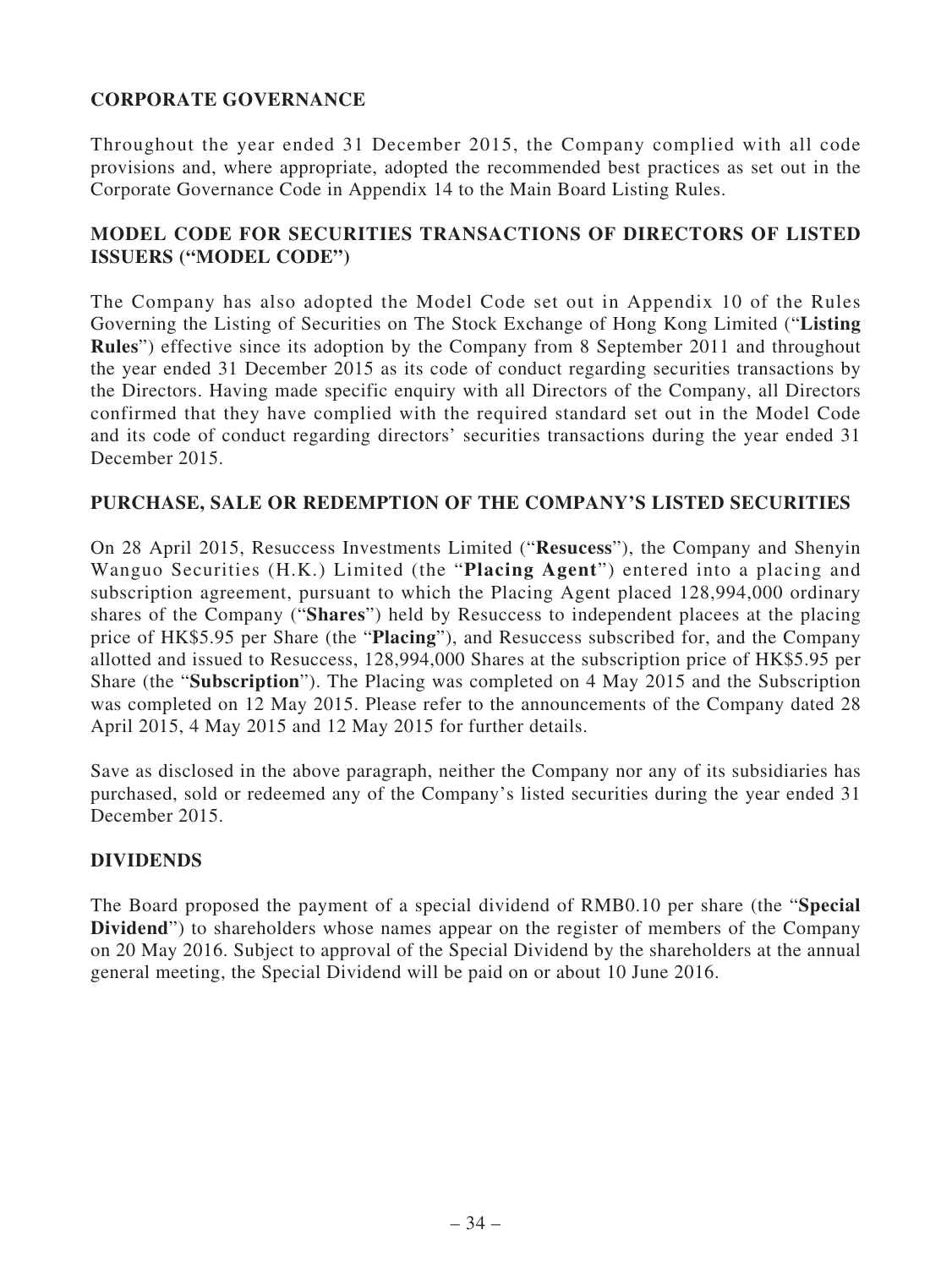# **BOOK CLOSURE**

In order to determine the entitlement to attend and vote at the annual general meeting ("**AGM**"), the transfer books and register of members of the Company will be closed from Thursday, 12 May 2016 to Friday, 13 May 2016, both days inclusive, during which period no transfer of Shares in the Company will be effected. The record date for entitlement to attend and vote at the AGM is Thursday, 28 April 2016. In order to be eligible to attend and vote at the forthcoming AGM of the Company to be held on 13 May 2016, all transfers, accompanied by the relevant share certificates, must be lodged with the Company's branch share registrar in Hong Kong, Tricor Investor Services Limited, at Level 22, Hopewell Centre, 183 Queen's Road East, Hong Kong, not later than 4:30 p.m. on Wednesday, 11 May 2016.

In addition, for the purpose of determining shareholders who qualify for the proposed Special Dividend, the register of members will be closed from Thursday, 19 May 2016 to Friday, 20 May 2016, both dates inclusive. In order to qualify for the proposed Special Dividend, all transfers, accompanied by the relevant share certificates, must be lodged with the Company's branch share registrar in Hong Kong, Tricor Investor Services Limited, at Level 22, Hopewell Centre, 183 Queen's Road East, Hong Kong, not later than 4:30 p.m. on Wednesday, 18 May 2016.

# **AGM**

The AGM of the Company will be held in Hong Kong on 13 May 2016. Notice of the annual general meeting will be issued and disseminated to shareholders of the Company in due course.

# **PUBLICATION OF ANNUAL RESULTS AND ANNUAL REPORT**

This annual results announcement is published on the websites of The Stock Exchange of Hong Kong Limited ("**Hong Kong Stock Exchange**") (www.hkex.com.hk) and the Company (www.technovator.com.sg). The annual report for the year ended 31 December 2015 containing all the information required by Appendix 16 to the Listing Rules will be dispatched to shareholders of the Company and available on the same websites in due course.